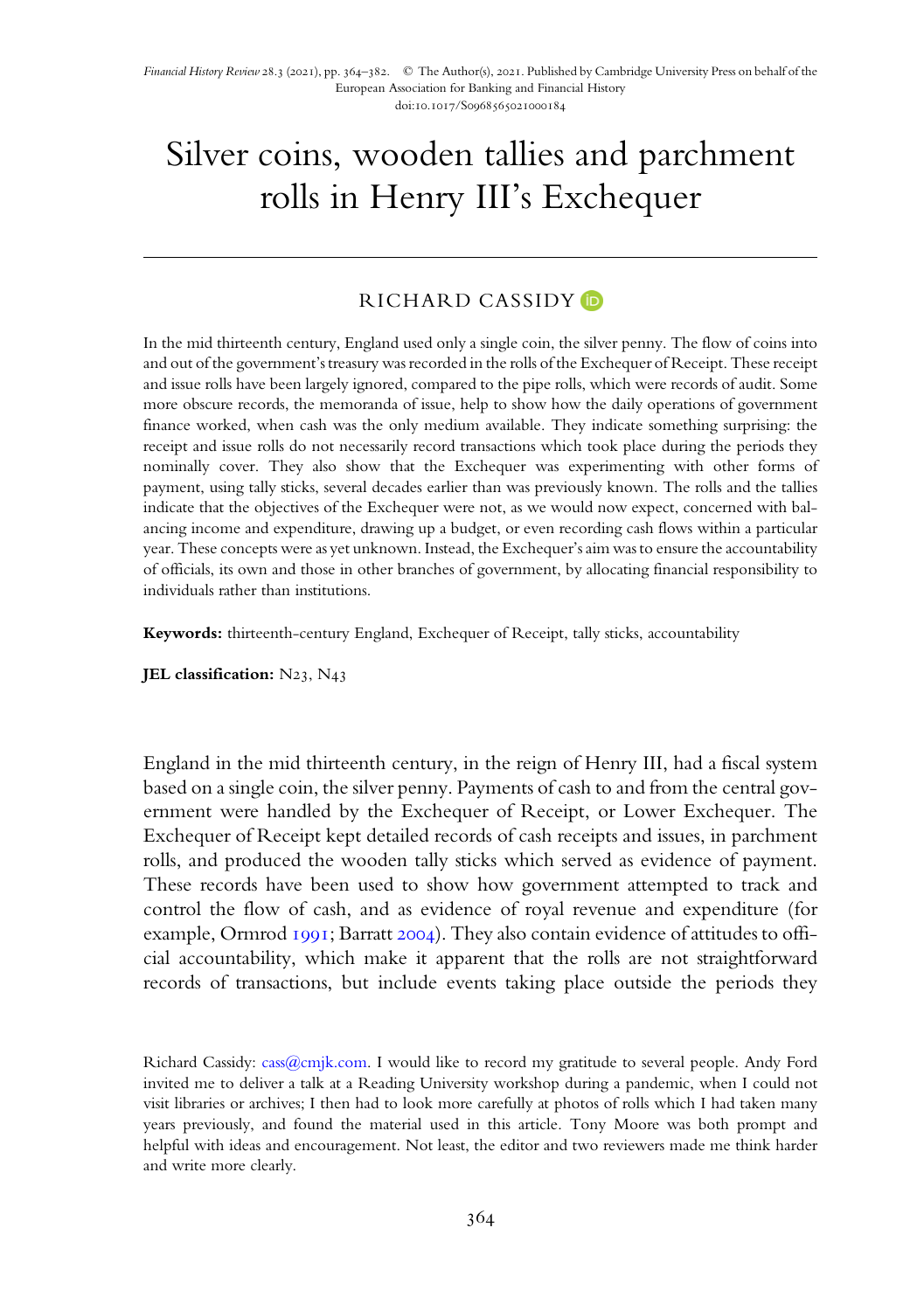nominally cover. In addition, they suggest that the Exchequer was experimenting with payment by tally several decades earlier than has hitherto been assumed.

Many of the rolls produced in the Exchequer of Receipt still survive in The National Archives, but few have been published, other than those from the 1220s and 1241-2 published by the Pipe Roll Society (Stacey 1992; Barratt 2003, 2007). In particular, the rolls catalogued as memoranda of issue have received little attention. Despite their name, these cover both issues and receipts, as well as miscellaneous notes which the Exchequer of Receipt thought worth recording. They add to our knowledge of how the Exchequer worked, with its interlocking series of rolls, and they illustrate the use of tally sticks both as records of payment, and as a means of payment.

I

The Exchequer of Receipt was functionally and physically separate from the Upper Exchequer; the two sides of the Exchequer occupied buildings on either side of Westminster Hall. The Upper Exchequer was concerned with the audit of officials' accounts, leading to the production of the annual pipe rolls. This has received more attention from financial historians than the work of the Lower Exchequer (Baxter  $1989$ ; Jones 2009). This is at least in part due to the survival both of an almost continuous series of pipe rolls from the mid twelfth century onwards, and of the Dialogue of the Exchequer, a unique contemporary document from around 1180, describing its procedures (Amt and Church 2007). Recent research has shown that the Dialogue may well be misleading about the operations of the Upper Exchequer even when it was written (Hagger 2009; Kypta 2018). In addition, despite the attention they have received, pipe rolls may have become less significant as other records proliferated. T. F. Tout, in his study of medieval administration, wrote: 'The place occupied by the pipe roll in the twelfth century in relation to our subject is taken up in the thirteenth and fourteenth centuries by the issue rolls of the exchequer' (Tout 1920-33, I, p. 39). The Exchequer was not static, as we will see, and the Dialogue is still less helpful as a guide to its practices 70 or 80 years on. These have to be pieced together from the records themselves.

Recording cash received and paid out was clearly an essential task in a system based entirely on coins. This cash took the form of silver pennies, the only coin in general use. 1 Payments in kind had long disappeared from central government, apart from symbolic rents of hawks, horseshoes and so on. At the local level, there were still a few traditional payments of produce – the sheriffs received hens in Berkshire, fish in Northumberland<sup>2</sup> – but these were sold locally, and the sheriffs delivered only

<sup>&</sup>lt;sup>1</sup> Henry III's attempt to introduce a gold penny in  $1257$  had no practical impact. It was immediately rejected by the merchants of London, and the silver penny remained the only coin actually in use (Stapleton 1846, p. 30; Carpenter 1996, p. 127).

<sup>&</sup>lt;sup>2</sup> Sheriffs' accounts for 1258-9, TNA: E 389/46 rot. 2, m. 1, and E 101/505/10 m. 1.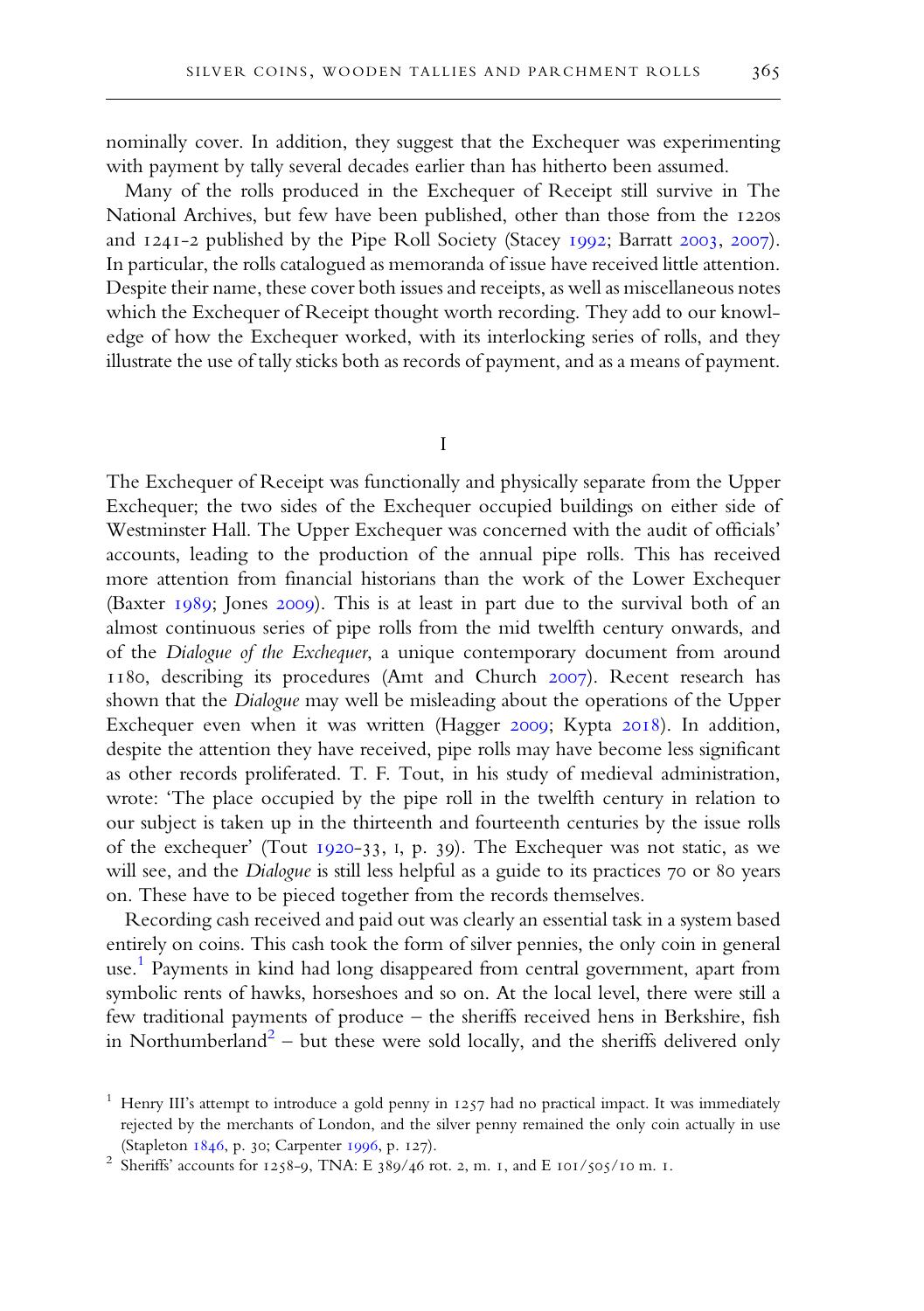cash when they came to the Exchequer. Pounds, shillings and marks existed only on parchment, as money of account, and all real-world transactions had to be conducted in silver pennies. The penny was an inconveniently small denomination for large-scale business. When Henry III went to Gascony in 1253, for example, he needed money to be sent from England and Ireland (Tout 1920-33, I, pp. 270-2). The issue roll shows that the Exchequer sent  $13,060$  marks. And it confirms that it actually sent that sum in cash: it also paid wages for sailors, and bought cables and anchors for a ship to carry the king's treasure to Gascony. <sup>3</sup> This amount would come to over 2 million pennies, weighing about 3 tonnes.

Some of the inconvenience of shipping coins within the country was avoided by having local officials, such as sheriffs, spend some of the revenues they had collected in the same area. The central government sent the sheriff a writ, instructing him to buy supplies or repair a castle, for instance, and made the appropriate allowance in his account when it was audited. Writs ordering payments to be made were copied onto liberate rolls. Local payments at least reduced the administrative burden of having to send cash to Westminster and back again. But much of local revenues was still delivered to the Treasury, as cash. 4

The difficulty and danger of counting and transporting bulk quantities of silver coins seem obvious, but at that time the English government stuck to this simple form of payment. This is perhaps more comprehensible within a small island, even though the transfer of large sums sometimes needed an armed escort, particularly during the disturbances of the  $1260s$  (Cassidy 2012, p. 51). It is less easy to explain for overseas transfers, when Italian merchants were already arranging transfers between the major trading cities of western Europe, although bills of exchange did not develop until later in the century (De Roover  $1963$ , p. 67; Spufford  $1988$ , pp. –). Italian merchants did not take a major role in government finance under Henry III, as they would through their involvement in the customs in the following reign (Kaeuper  $1973$ , pp. 76–80), and their ability to handle overseas payments seems to have been ignored by the English government. Large sums were physically shipped between England, Ireland and France. Payments to overseas creditors appear to have been made in London, leaving the problem of transfer to the recipient. The regular payment of 1,000 marks a year to the pope, known as the census, was often in arrears, but when it was paid, it was paid in England to the papal nuncio. 5

These details are recorded in the rolls of the Exchequer of Receipt, recording payments of cash in and out. In the mid thirteenth century it recorded cash received in two ways: in chronological, or single-column, receipt rolls, recording payments into the Exchequer in date order, with daily and weekly totals; and in two- or three-

 $3$  TNA: E  $403/9$  m. I.

<sup>&</sup>lt;sup>4</sup> In the 1259 pipe roll, some £13,000 was paid to the Treasury, out of a total £22,000 collected by the sheriffs in the counties (Cassidy  $2012$ , p. 67).

 $5$  For example, TNA: E 403/13 m. 4.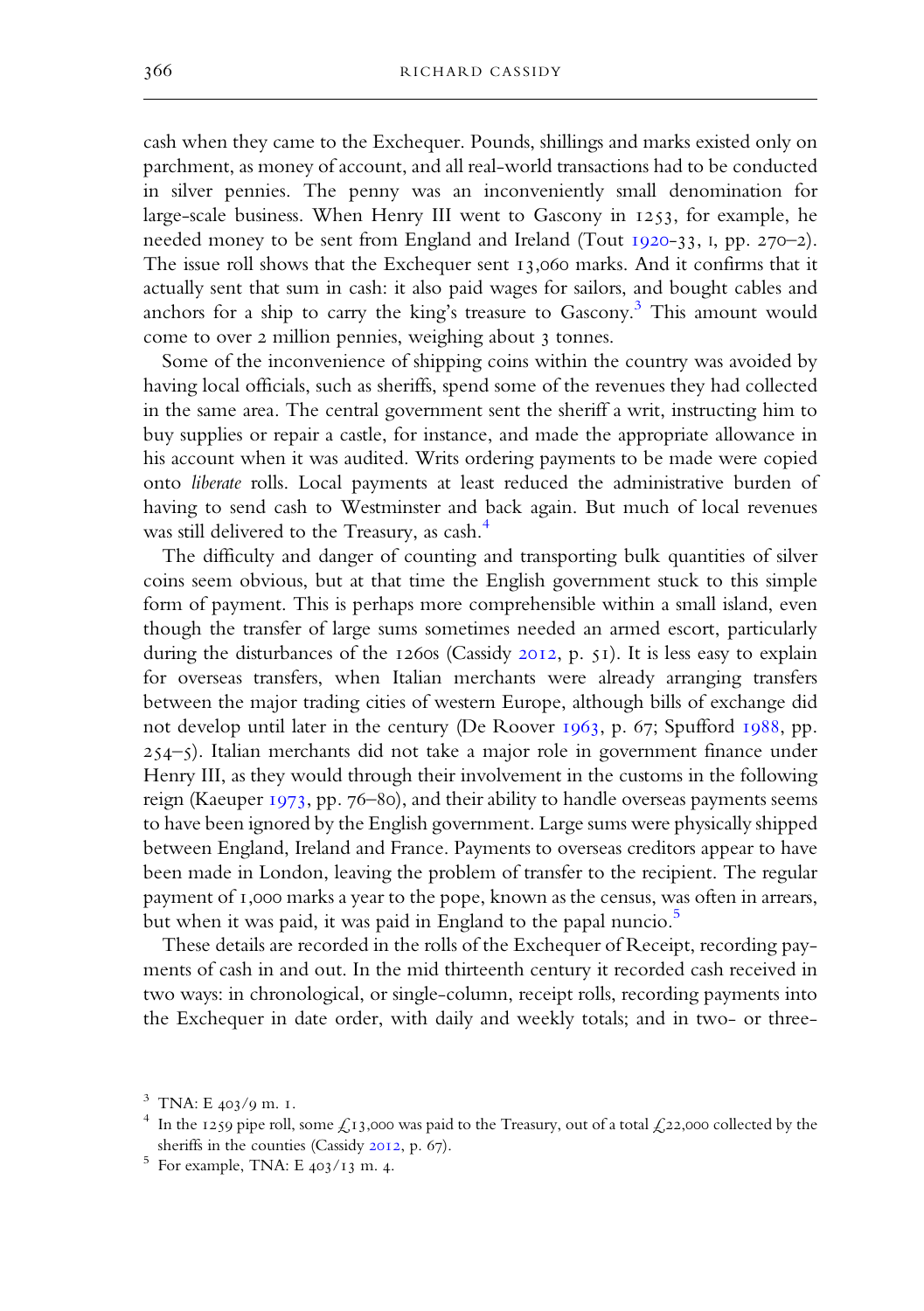column receipt rolls, recording the details of lump sum payments by sheriffs and other officials, arranged by county. When cash was paid in, the Exchequer produced a tally stick, with notches cut into it to show the amount received; this was then split, with one part retained by the Exchequer, the other by the payer, who could use it as evidence of payment, when his account was audited. Cash being paid out was recorded in issue rolls, showing payments made by the Exchequer, largely in date order. In addition, the Exchequer kept a series of liberate rolls, copying the writs received by the Exchequer ordering it to make payments. The chronological receipt rolls, issue rolls and liberate rolls, each covering a half-year beginning after Michaelmas or after Easter, were produced in duplicate or triplicate. It is no longer clear for whom each roll was made, or where it was stored (Jenkinson 1922, pp. 206-20). They were produced after the events they record, in a clear and careful hand, rather than being written up as payments were made. They are extravagant in their use of parchment, spaciously laid out and written on one side only, rolls for archiving rather than

Such rolls could be used as evidence of payments made, should disputes arise. For example, a receipt roll was cited in 1236 in proceedings in the Exchequer of Pleas involving a clerk who had altered a tally (Jenkinson and Formoy 1932, no. 16). In 1258, a receipt roll was used to establish that a Bordeaux merchant had actually been paid for wine sold to the king. <sup>6</sup> A receipt roll was also used as evidence when the two parts of a tally differed (Madox  $1769$ , II, p. 260). But these uses would hardly justify keeping multiple copies of the rolls, when much of their content was repeated in other series of records, particularly in the pipe rolls, and in the rolls produced by the Chancery recording its writs. Perhaps the production of individual rolls for various Exchequer officials continued out of bureaucratic inertia, or simply as job creation for Exchequer clerks. The production of so many rolls is even harder to explain, by modern standards, because they were not used to balance revenue and expenditure. There appears to be only one attempt to compare receipts and issues, a jumbled note at the foot of the Easter 1252 issue roll which states that total issues exceeded total receipts by  $\mathcal{L}$ 183 6s 6d.<sup>7</sup> That apart, there is no sign that this question was thought worth asking. It would not necessarily have been meaningful, in any case, as much government revenue and expenditure was handled locally, or channelled through the Wardrobe. The Wardrobe was the department responsible for the provision of the royal household, receiving cash from several sources: from the Treasury; from local officials who accounted at the Exchequer; and from sources outside the Exchequer's control, such as sales of gold or loans. Wardrobe finances varied widely from year to year: in  $1258-9$ , its revenue was some £11,500, of which  $75$  per cent came from the Treasury; in the next year, revenue was  $\zeta$ , 20,400, and only 22 per cent of this came from the Treasury (Wild 2012, table XIX). Under

working documents.

 $6$  Memoranda roll TNA: E 159/32 m. 4d.

 $7$  TNA: E  $403/7$  m. 3.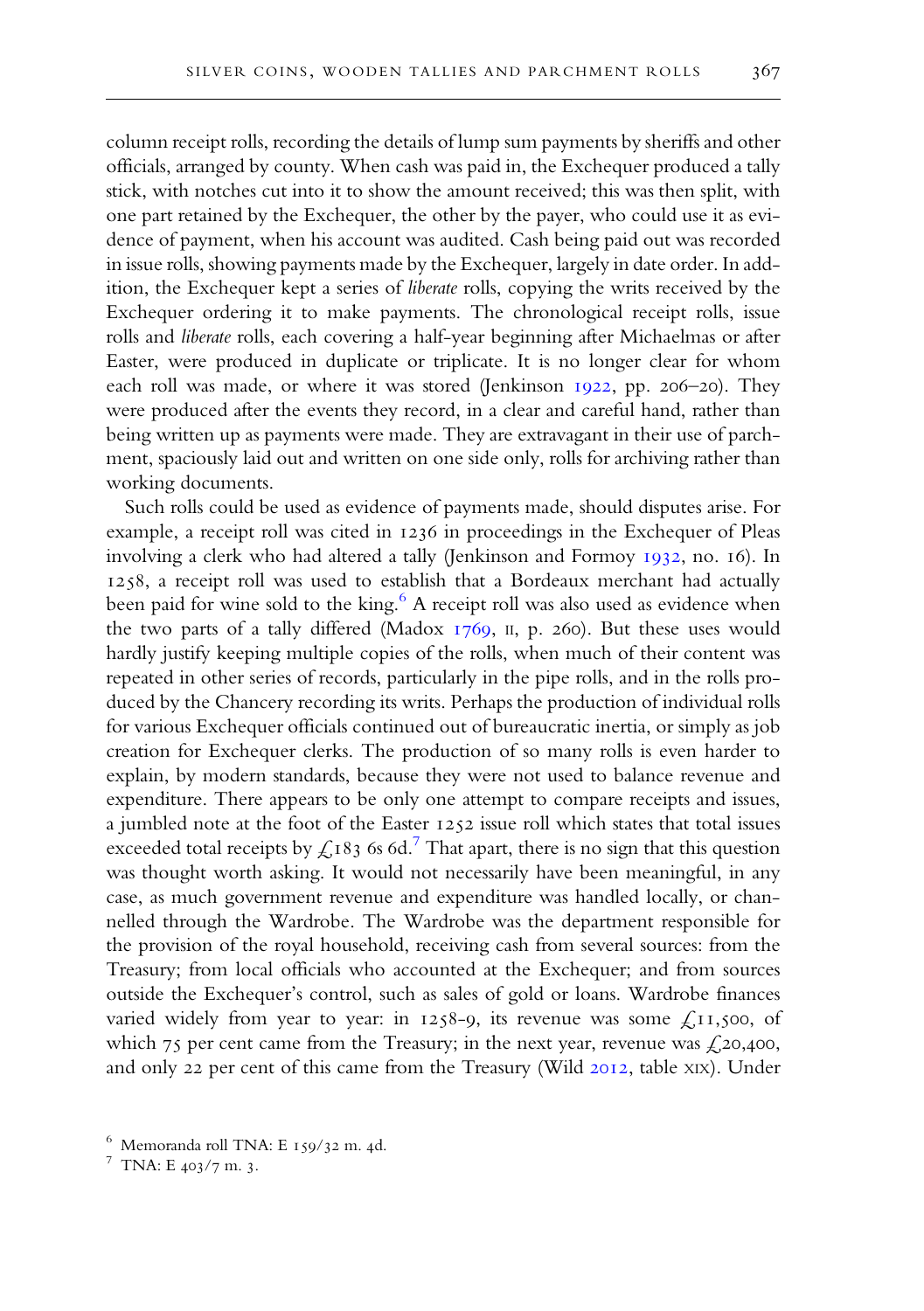these circumstances, the receipt and issue rolls can only record a part of the overall picture of government finance.

Similarly, the rolls were not used to keep track of current resources, or to budget for the future. These were alien concepts to Henry III's Exchequer. There are no systematic records of the amount of cash in hand until the *jornalia* rolls of the  $1290s$ .<sup>8</sup> When Henry III wanted to know what cash was available in November  $1263$ , the treasurer had to investigate the treasury in person, finding only  $\mathcal{L}$  to in current coin and some purses of money awaiting assaying.<sup>9</sup> It was not until 1284 that there was the first attempt to produce an estimate of annual revenue, to give an overall picture of the government's financial situation (Mills 1925). As Mabel Mills wrote: 'The medieval exchequer officials had grave difficulties in estimating current revenue: it is doubtful indeed whether any treasurer before 1360 knew accurately the king's annual income' (Mills  $1926$ , p. 429).

#### II

But if the carefully drawn-up receipt and issue rolls of the Exchequer of Receipt were not used for cash monitoring or budgeting, what were they for? Another function is suggested by another, rather obscure, set of rolls, which are working documents rather than formal records. The Exchequer of Receipt also produced rolls now known as memoranda of issue, catalogued by The National Archives together with the issue rolls. The earliest of these memoranda of issue to survive is from Michaelmas term 1253, and there are three more from Henry III's reign, for Michaelmas term 1256, and for Easter and Michaelmas terms  $1257$ .<sup>10</sup> They thus all fall within the period when Philip Lovel was treasurer, although there are later examples from the reign of Edward I. All of them include records of both receipts and issues, grouped together under various headings. The earliest notice of these rolls seems to be in a 1922 description of the archive of the Exchequer of Receipt (Jenkinson  $1922$ , p. 207). They are not mentioned specifically in the printed guides to the public records (Giuseppi  $1923$ , I, p.  $184$ ; Public Record Office  $1963$ , I, p. 98), or in the current online catalogue of The National Archives.<sup>11</sup> I have found only a few examples of historians having made use of these rolls, at least for the thirteenth century.<sup>12</sup>

As these rolls are almost unknown, and are inadequately, or even misleadingly, described as memoranda of issue, it might be helpful to sketch their contents, starting

 $8$  TNA series E  $405$  runs from 1292.

 $^{9}$  TNA: E 159/38 m. 2d, E 368/38 m. 2.

<sup>&</sup>lt;sup>10</sup> TNA: E  $403/8$ , 12, 14 and 16, respectively.

<sup>&</sup>lt;sup>11</sup> The National Archives catalogue, 'E 403: Exchequer of Receipt: Issue Rolls and Registers', [https://](https://discovery.nationalarchives.gov.uk/browse/r/h/C6769) [discovery.nationalarchives.gov.uk/browse/r/h/C](https://discovery.nationalarchives.gov.uk/browse/r/h/C6769)

 $12$  References from TNA: E 403/8 and 14 to payments to merchants of Douai, in Bell, Brooks and Moore  $2014$ , p. 138; use of memoranda of issue to record loan repayments by instalments in the reign of Edward I and later, in Bell, Brooks and Moore 2009, p. 427; memoranda as a record of partial payments, in Moore 2013, p. 4.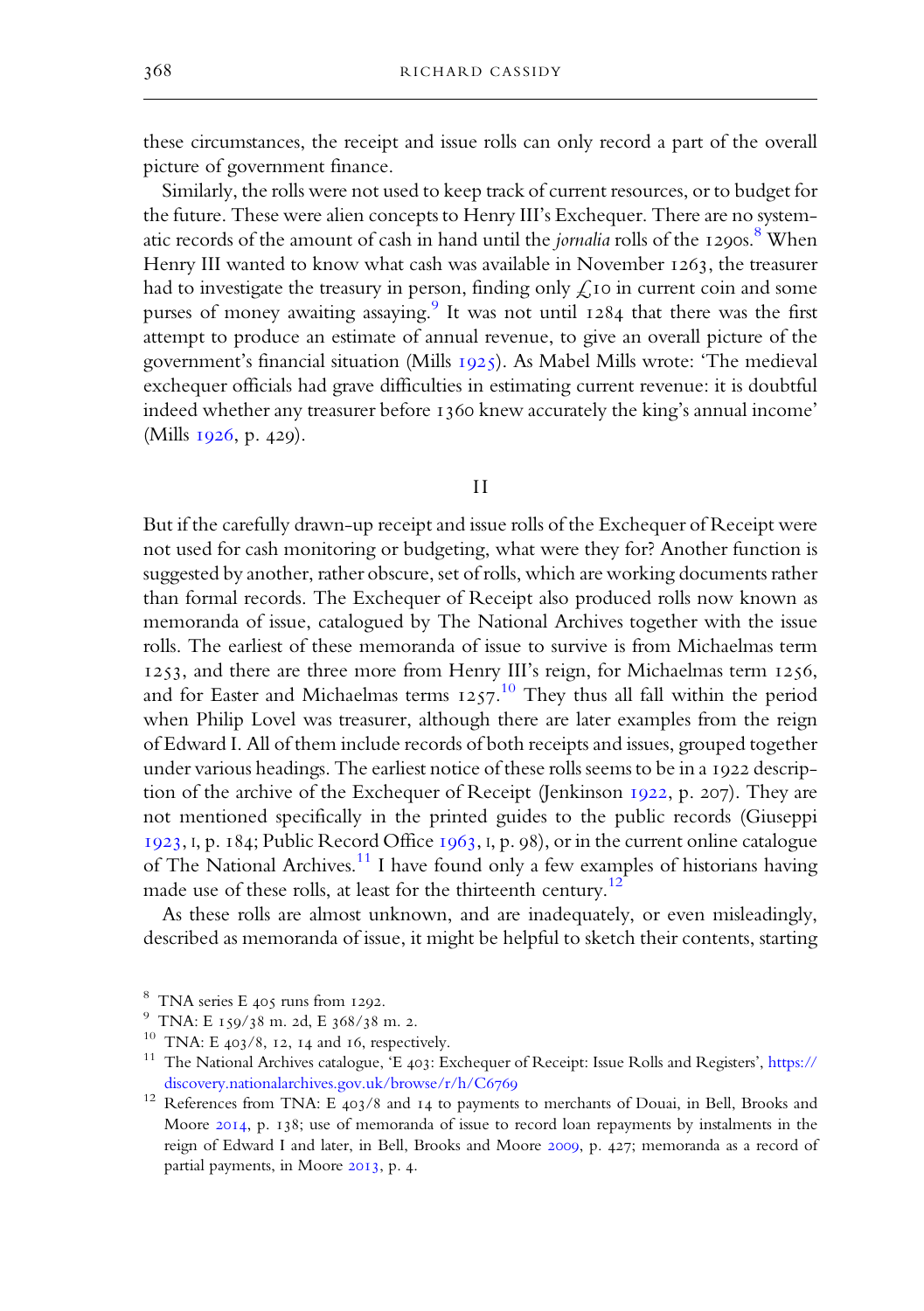with the first survivor, TNA:  $E$  403/8. It is a single rotulet, that is, two parchment membranes stitched together head-to-tail to form a single sheet. Each side is headed 'Memorandum of Michaelmas term  $1253$ '.<sup>13</sup> On the face, immediately beneath this heading, is a group of three entries:

From Reginald of Cobham, 2 marks of gold for having custody. Also 2 marks of gold in Hilary term.

From the prior of Ogbourne, 10 marks of gold for having confirmation.

From Richard de Montfichet, 4 marks in bezants for having his bailiwick again.

It is immediately apparent that these are not issues – they are payments received from these individuals. They are also payments in gold, or in gold coins, which are not usually found in the Exchequer. And indeed, two of them can be traced in the Chancery's fine rolls, where they appear as fines to be paid into the Wardrobe, rather than the Exchequer: a grant of custody in February 1253 to Reginald of Cobham, for which he is to pay 2 m of gold each term; and a fine for Montfichet to have his bailiwick of the forest back, due at Michaelmas 1253 (CFR 1252-3, no. 431; CFR 1251-2, no. 1299). In the early 1250s Henry III was attempting to build up a gold treasure, collected in the Wardrobe and largely outside Exchequer scrutiny; but Henry had left for Gascony in August 1253, taking the keeper of the Wardrobe with him. In his absence, the Exchequer appears to have taken over responsibility for his remaining gold. Near the foot of this rotulet this is confirmed: it notes that the treasurer, Philip Lovel, received gold from the keeper of the Wardrobe at Portsmouth when Henry sailed for Gascony. It then notes that, in March 1254, Earl Richard, the king's brother, received from the treasurer 503 m of gold, the last of Henry's gold treasure, as security for a loan of 4,000 m (Carpenter 1996, 2020, p.  $591$ ; CPR  $1247-58$ , p. 364). Unfortunately, we have no accounts for the Wardrobe for this period, because none were compiled (the keeper of the Wardrobe died later in 1254, and Henry pardoned his executors from producing accounts) (CPR  $1247-58$ , p. 388). It is still clear that the memorandum is recording transactions which are not issues, and which are outside the Exchequer's normal activities.

The bulk of the face of the rotulet is occupied by groups of entries, roughly arranged in three columns, clearly written at different times by several different hands. In every group, nearly all the entries have been crossed through. A large group in the first column is made up of 26 entries headed by names of counties, recording payments from sheriffs or from officials representing liberties. They record series of payments into the Exchequer, taking the form:

<sup>&</sup>lt;sup>13</sup> Memorandum de Termino Sancti Michaelis anno xxxviij<sup>o</sup> Incipiente - literally, memorandum of Michaelmas term of the 38th year [of Henry III's reign] beginning. That is, the term beginning 30 September in which the regnal year  $1253-4$  begins.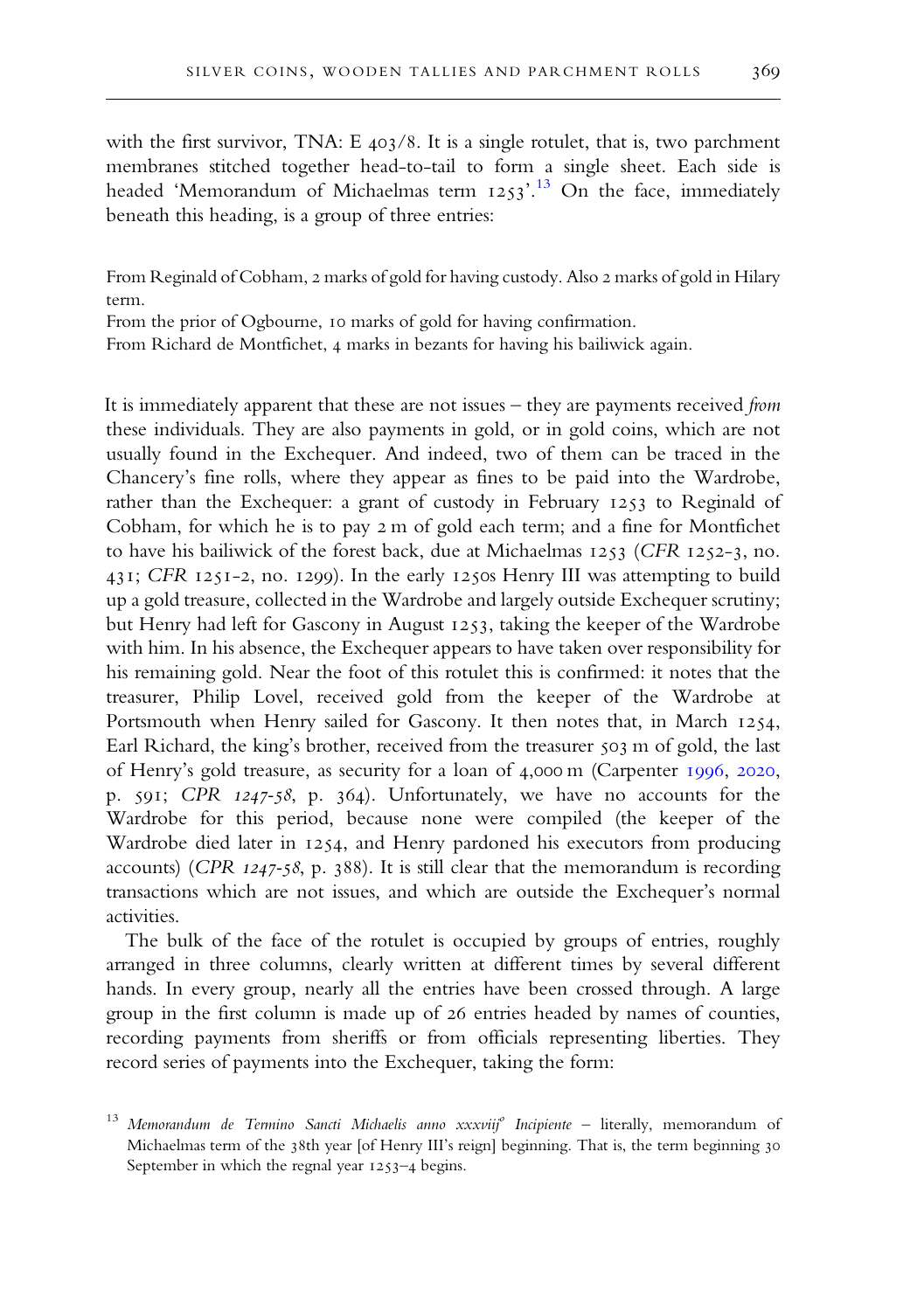# Warwickshire and Leicestershire

From William Mansel, sheriff,  $\zeta$ 99 10s 1½d, also 26s without a tally. Also  $\zeta$ 11 3s 5d. And 7s 5d is owing. From the same,  $f_0$  ros without a tally. Half a mark without a tally. ... Northamptonshire

From the bailiff of the abbot of Peterborough,  $\mathcal{L}_{49}$  ros without a tally. Also  $\mathcal{L}_{10}$  without a tally. And 58s 1d is owing.

These sums can be linked to the receipt rolls for this term, which show that the sheriff paid in the first two sums on 6 October and the third on 12 November. There was then a gap, until 23 January, when he paid in  $\frac{2}{7}$  % m (perhaps a scribal error for the  $\epsilon$  s recorded above, or vice versa). The bailiff's payments are also in the receipt roll,  $\zeta_{29}$  ros on 8 October,  $\zeta_{20}$  on 9 October and  $\zeta_{10}$  on 31 October 1253.<sup>14</sup> Most of the other payments from counties can also be found in the receipt rolls. It seems likely that these entries record the process of payment, showing the sum due and in some cases the amount still owed, with the entry being crossed through when payment was complete, and could be transferred to the receipt roll. The only explanation or description for these payments given in the memorandum is the phrase 'without a tally' (sine tallia). This is unusual; the normal practice was for the Lower Exchequer to cut a tally stick to be given to each individual payer. These payments were therefore not simple payments of the sheriff and bailiff's own debts; as will be explained in more detail below, they were payments of lump sums on behalf of several debtors.

The second column of the memorandum contains a list of payments to chaplains, royal employees, and recipients of royal charity, such as:

Buche the crossbowman, 20s. Also 31s 8d. Also I m. Also 40s ... Brothers of St Giles [lepers], 39s  $2\frac{1}{2}$  d of fixed alms.

Nearly all of these people can be found in much the same orderat the end of the issue roll for this term, as recipients of their full allowance for the term:  $\zeta$ ,  $\zeta$  is for Buche, 60s for the leper brothers.<sup>15</sup> The memorandum thus seems to record partial instalments of these routine payments from the Exchequer.

The other large group of entries on the face of this roll is headed 'Prests [advances of cash] of Michaelmas term' consisting of miscellaneous payments, ranging from 15d for carrying the king's treasure over the Thames to Lambeth, to 200 m for the queen and  $\mathcal{L}$ , 100 for Simon de Montfort. Most of the smaller payments do not appear in the issue rolls. There is also a scattering of short notes, standing by themselves, recording a variety of payments and cash advances, such as 100 m to the executors of the

 $14$  TNA: E 401/23 and 24.

<sup>&</sup>lt;sup>15</sup> TNA: E403/9 m. 2.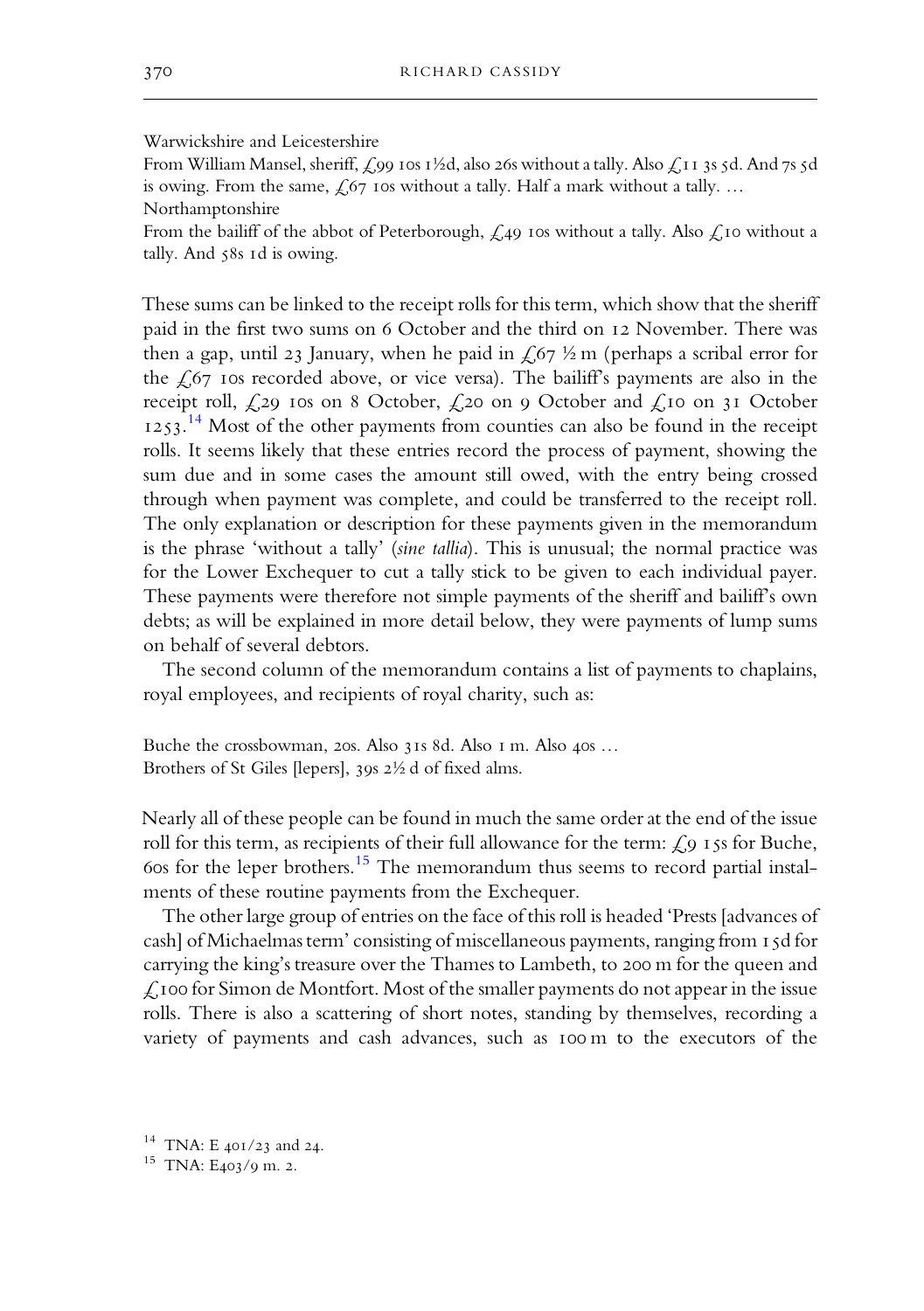bishop of Chichester out of a writ for  $\zeta$ , soo, or  $\zeta$ , 83  $\frac{1}{2}$  m to Edward of Westminster for buying gold. 16

The reverse of this roll looks quite different, with just two columns of single-line entries, mostly not crossed through, occupying only the first membrane of the rotulet. The first column is headed 'Receipts from Jews for the use of R. earl of Cornwall', the second 'Gold', apparently continuing in the first column under 'Also small gold'. Many entries are faded and hard to read, and the left edge of the rotulet is missing. Nevertheless, some entries are legible, and take this form:

| Hampshire | From Richard Cockel 40d for debt of Abraham Pinch.                    |
|-----------|-----------------------------------------------------------------------|
| Norfolk   | From William Bardolf $\mathcal{L}$ to for debt of Elias son of Chere. |
| Essex     | From Maundina the widow 4s for a fine for several debts.              |

This would seem to be a list of payments received, mostly quite small, mainly for Jewish debt. It is not a list of issues, although this description applies to at least a part of the next surviving memorandum, for Michaelmas term 1256.<sup>17</sup> This roll similarly includes both large blocks of entries for receipts and issues, and scattered notes about the appointment of attorneys to receive payments, and payments to Exchequer staff during the vacation. On the face, there is a column headed, 'Small gold' (Parvum aurum), with 38 entries recording payments received, many for Jewish debt, for relatively small amounts: the total of the column is given as  $\zeta$ , 27 4s ½d. The reverse is mostly occupied by two columns of records of partial payments, many crossed through, and a third column of purchases of office supplies such as parchment, and payments to Exchequer staff, chaplains and other regular recipients of cash. The partial payments read like this:

Hugh de Grandimonte 10 m on a writ containing  $\ell$ , 20. Peter de Saltu 100s on his writ containing  $£36$ .

The first of these entries has been heavily crossed through; it refers to a writ in the liberate roll for payment of Hugh's annual fee (CLR 1251-60, p. 357), and the issue roll for the term shows that Hugh had been paid the full  $\mathcal{L}$ 20.<sup>18</sup> In entries like this, one or more part-payments were noted in the memorandum, and when the final payment was made, the memorandum entry was struck through and the full sum was recorded as a single payment in the issue roll. The second example is not crossed through, is marked  $p$  in the left margin, and is not in the issue roll; the *liberate* roll shows that this was a payment towards a debt of  $\mathcal{L}$ 36 for wine taken from Peter and a colleague for the use of the king and his household, when the king returned from France in December 1254. The  $p$  is used in the same way as it was in the records of judicial

<sup>&</sup>lt;sup>16</sup> The writ for payment to the executors of the bishop is in the liberate rolls: Calendar of the Liberate Rolls [henceforth CLR]  $1251-60$ , p. 126. Neither payment is in the issue rolls for this term and the next, E 403/9 and 10.

<sup>&</sup>lt;sup>17</sup> TNA: E 403/12. It is headed Memorandum de termino S'ti Michaelis anno xl<sup>o</sup>primo incipiente.

 $18$  TNA: E  $403/11$  m. 4.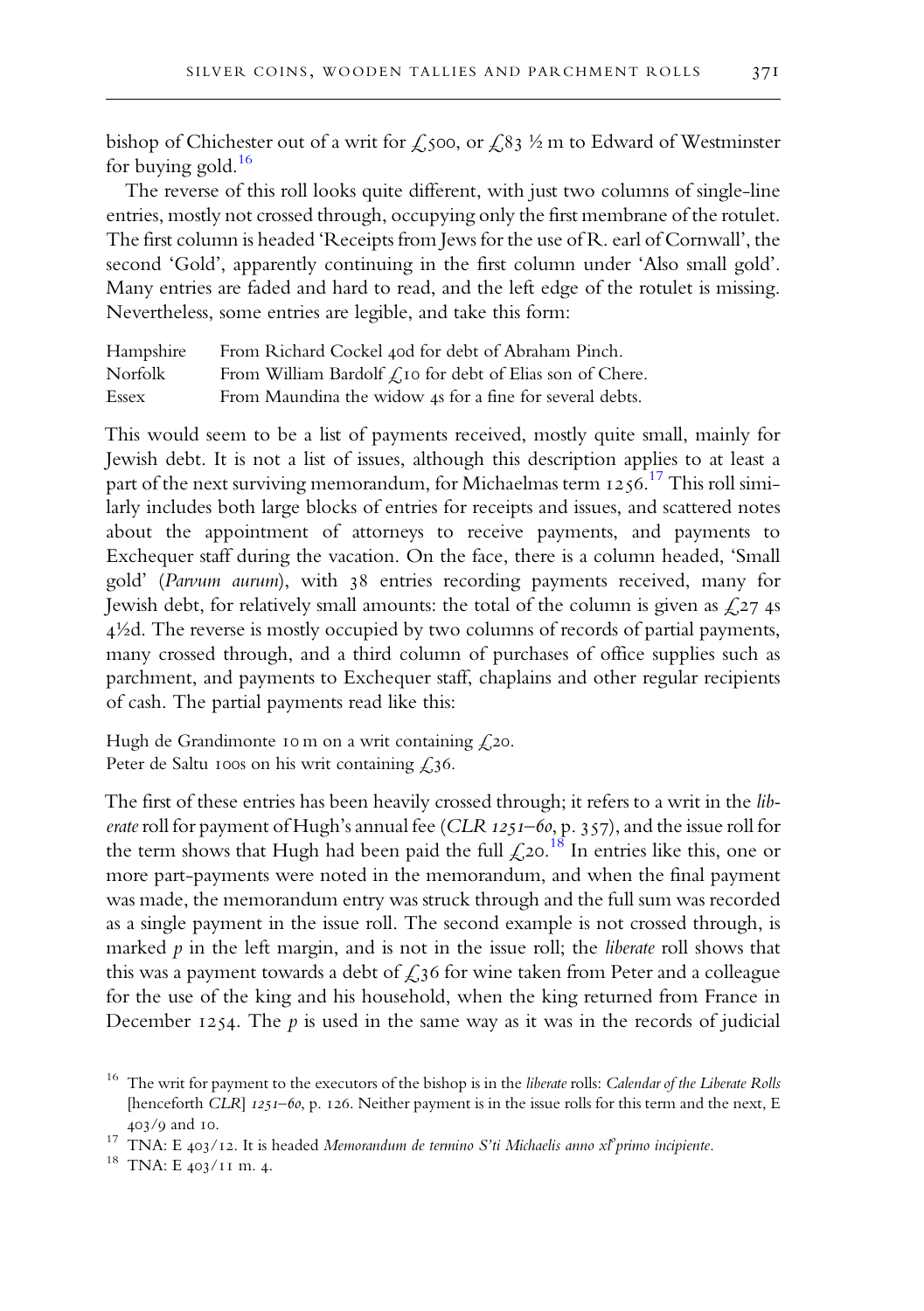revenue, to show *parcialia* – debts which had only partially been paid (CLR  $_{1251}$ –60, p. 195; Meekings  $1979$ , I, p. 132). These examples demonstrate that the issue rolls are potentially misleading as a record of expenditure: they excluded part-payments which were made during the term, and included completed payments which had actually been spread over one or more previous terms. This is discussed further below. They incidentally illustrate the delays faced by suppliers to the royal household, who could wait years for payment. Peter de Saltu crops up again in the next memorandum, for Easter term  $1257$ , receiving two sums of 10 m but still only partially paid, and thus marked with  $p.^{19}$  Not all royal debtors were treated like this wine merchant, however; many writs for annual fees were paid fairly promptly, and royal favour could put influential figures at the front of the queue. In the half-year covered by this memorandum, from Michaelmas  $1256$  to Easter  $1257$ , the Exchequer was sent  $137$ liberate writs instructing it to pay cash; of these, 68 were paid in full during that same half-year. There were also 18 payments under writs patent (orders to make recurring annual or half-yearly payments, which did not need further specific instructions). $20$  On the other hand, we cannot know how many times *liberate* writs were not sent, because the officials in the Chancery knew that there would be no cash to honour them, or how often holders of writs patent were sent away empty-handed.

The next memorandum of issue, for the following term, Easter  $1257$ , is similar in layout.<sup>21</sup> On the face, there is a column of partial payments, a column of miscellaneous notes, and a column of small payments to chaplains and staff such as the usher of the Exchequer and master Henry the versifier (the court poet, Henry d'Avranches: Binkley 2004). The notes cover such matters as the appointment of attorneys to receive payments, and a memorandum that the treasurer had received a loan from William of Gloucester the goldsmith of 500 m for the countess of Flanders and 50 m for Baldwin de Avennes; these payments of annual fees were instructed in May 1257 and paid in the same term.<sup>22</sup> The reverse is worn and faded, but it contains relatively little: a list of about 20 small payments, mainly for Jewish debt, totalling  $\mathcal{L}$  17 IIs rod; and a list headed 'Exchange' (Cambium), with six entries, probably amercements for unauthorised money-changing.

The last such memorandum to survive from Henry III's reign is the one for the next term, Michaelmas 1257. $^{23}$  Like its predecessor, most of the face is occupied by partial payments against writs of liberate, crossed through when payment was complete. There is also the usual list of payments for supplies and the fees of chaplains and so on. The reverse is in parts very faded and hard to read. There is a group of small sums received, mainly payments of Jewish debt, a small group of exchange

<sup>&</sup>lt;sup>19</sup> TNA: E 403/14 m. I. There is also a note at the top of this membrane about Peter appointing an attorney to receive the money which the king owed him.

<sup>&</sup>lt;sup>20</sup> Calculated from *CLR*  $1251-60$ , pp. 323-65, and TNA: E 403/11.

 $^{21}$  TNA: E 403/14.

<sup>&</sup>lt;sup>22</sup> TNA: E 403/14 m. 1; CLR 1251-60, p. 374; E 403/13 m. 1.

 $^{23}$  TNA: E  $403/16$ .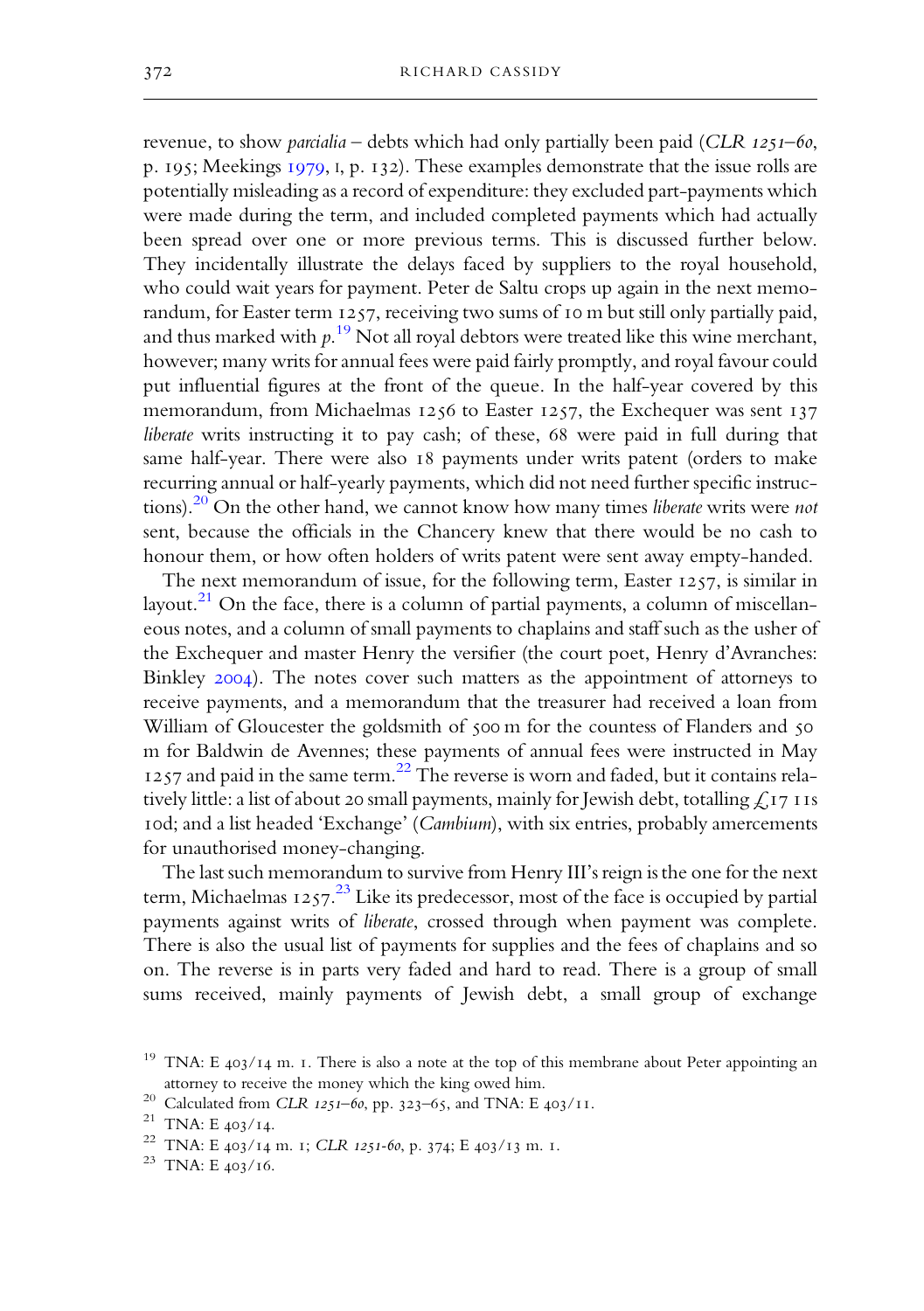amercements, and lists of payments to staff and chaplains. There is also a note that the 1,000 m annual census for the pope had been paid to the papal nuncio, brother John of Kent, out of a loan which the treasurer received from William de Valence, the king's half-brother. The payment to brother John is at the end of the previous term's issue roll. The census had fallen behind – this was the amount due for  $1255-6$ , payment of which had been ordered in May  $1256$ . The loan from Valence is not recorded until November  $1257$ ; it is evidence of his favoured status that the treasurer had to take an oath that no money should be paid to any other person until Valence had been paid 1,100 m (which suggests that Valence was to receive 100 m as disguised interest).<sup>24</sup>

#### III

The memoranda of issue thus indicate that the Exchequer of Receipt was both receiving and paying out cash in instalments, with partial payments noted in the memoranda, but not recorded in the more formal receipt and issue rolls until the full sum had been paid. This casts doubt on the reliability of the latter rolls as records of the timing of payments. This doubt is reinforced by close reading of the rolls themselves, which contain clear indications that they include entries recording payments made well outside their nominal half-years, in the same way as the pipe rolls record payments made both before and after the year they nominally cover.

For instance, one of the duplicate issue rolls for the Easter term of  $1258$  includes, towards the end, a series of 12 entries recording payments made to the executors of the former treasurer, Philip Lovel. This roll, headed 'Issues of Easter term 1258' (Exitus de termino Pasch' anno Regis H. filii Regis J. Quadragesimo secundo), should cover events from I April to 29 September 1258. Lovel was dismissed as treasurer in November 1258, and died on 29 December 1258 (Vincent 2006). These payments, under a liberate writ dated 4 March 1259, appear to be reimbursing the executors for payments which Lovel had made while treasurer to royal hunters, falconers, messengers and so on. The original payments may well have taken place during the Easter term, but the executors could not have been paid until more than five months after the roll was supposed to close.<sup>25</sup>

The date of Lovel's dismissal provides evidence of a similar inconsistency in the Easter 1259 issue roll. The annual fee of  $\zeta$  to for William de Hastentot is shown as having been paid in this roll, with a note (repeated in the margin) that he received rom in the time of Philip Lovel and 5 m from Lovel's successor, John of Crakehall. There are three other such payments, split between the times of Lovel and Crakehall, and thus paid in part before November 1258, but recorded in the roll supposedly concerning April–September 1259.<sup>26</sup>

<sup>&</sup>lt;sup>24</sup> TNA: E 403/13 m. 4; CLR 1251-60, p. 297; Calendar of the Patent Rolls: Henry III [henceforth CPR]  $1247 - 58$ , p. 603. Disguised interest was a normal practice at this time (Bolton 2012, pp. 195–6).

<sup>&</sup>lt;sup>25</sup> TNA: E  $403/3114$  m. 3, but not in E  $403/17$ A; *CLR 1251–60*, p. 454.

<sup>&</sup>lt;sup>26</sup> TNA: E 403/3115 m. 1, 2.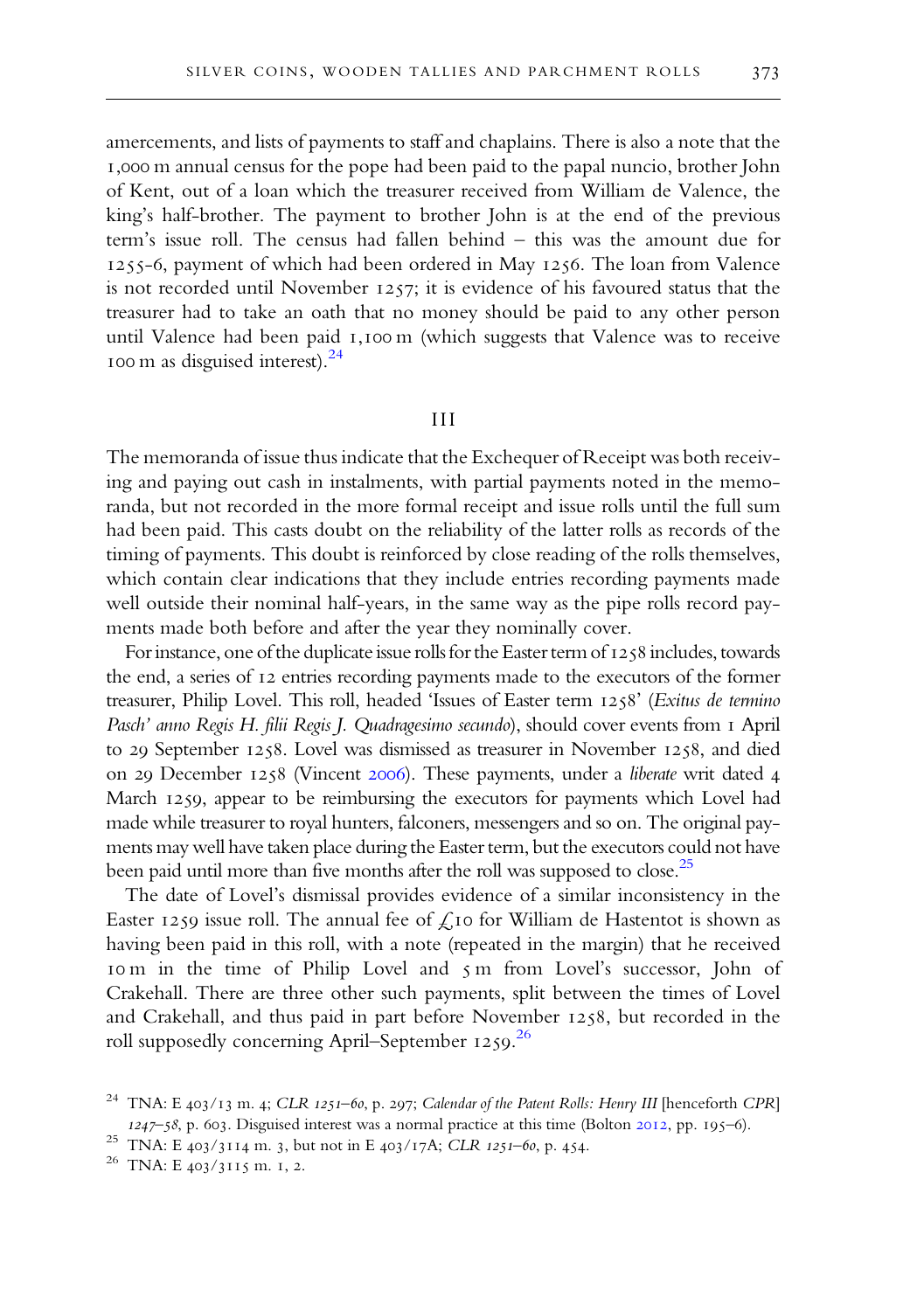There is yet more evidence of the unreliability of the apparent dates of these rolls from a few years later, in the issues of Easter term  $1263$ . This roll begins with  $\mathcal{L}$ , Io for plants for the king's garden at the Tower of London, with a marginal note that 100s was from the previous term. Later in the same roll, there are two entries which are noted in the margin to have been paid in part in the time of the abbot of Peterborough, who was treasurer until his death on  $\frac{1}{2}$  March 1263 (King 2004) – a month before the term began.<sup>27</sup>

The memoranda of issue thus draw attention to an obscure detail of the issue rolls: payment by instalments, with entry in the issue rolls only upon completion of the full amount due. The Michaelmas  $1257$  memorandum of issue has another unusual feature among the partial payments, a payment of slightly more than the full amount, but apparently not in cash:

To William Brand and other merchants of Lincoln,  $\zeta$ 68 4s 4d delivered in a tally for the citizens of Lincoln, on a writ containing  $\hbox{\large\it \pounds}$ 67 4s 9d. $^{28}$ 

This has been crossed through, and the final sum has been written over an erasure. The writ in question can be found in the *liberate* rolls, from 20 May  $1255$ , ordering payment of  $\zeta$  67 4s 9d to William Brand for eight pieces of Lincoln scarlet taken from him by Roger the tailor, the king's serjeant. The payment to Brand of  $f(67)$  4s 9d is recorded in the next issue roll, surviving in duplicate for Easter term  $1258.29$  This payment by tally could mean that: either Brand was given a tally, which he exchanged with the citizens, in return for cash, and the citizens used this tally as part-payment for their annual farm of  $\mathcal{L}$ 180; $^{30}$  or Brand had already been paid by the citizens, who were given the tally to set against the next instalment of their farm. In either case, the tally was for a sum almost  $\mathcal{L}_{I}$  more than Brand was owed – one can only speculate that this might be compensation for being paid by tally rather than in cash.

It appears that this payment by tally in Michaelmas term  $1257$  may be the beginning of some experiments by the Lower Exchequer in finding novel ways of paying (or deferring payment, at a time when the government was short of cash). In the same term, the issue roll shows two payments, annual fees for Guy de Rocheford and William de Pesmes, made partly at the Exchequer, and partly at the Wardrobe, in gold. This is unfortunately a period without surviving Wardrobe accounts, so we cannot see how this was recorded by the Wardrobe. The Exchequer included the full amount of both these fees in its total for issues for this term (Rocheford apparently received only  $\zeta_3$  of his  $\zeta_1$ 8 fee at the Exchequer, Pesmes only half of his 60 m fee), which again casts doubt upon the accuracy of the accounting.<sup>31</sup>

<sup>&</sup>lt;sup>27</sup> TNA: E 403/19 m. 1. See also the abbreviated marginal notes in the Michaelmas 1259 roll, TNA: E  $403/18$ , apparently referring to full and partial payments.

 $^{28}$  TNA: E  $403/16$  m. 1.

 $^{29}$  CLR 1251-60, p. 220; TNA: E 403/17A m. 1 and E 403/3114 m. 1.

 $30$  In the 1257–8 pipe roll, TNA: E 372/102 rot. 15.

<sup>&</sup>lt;sup>31</sup> TNA: E 403/15A m. 1; CPR 1247-58, p. 576 (Rocheford); CLR 1251-60, p. 392 (Pesmes).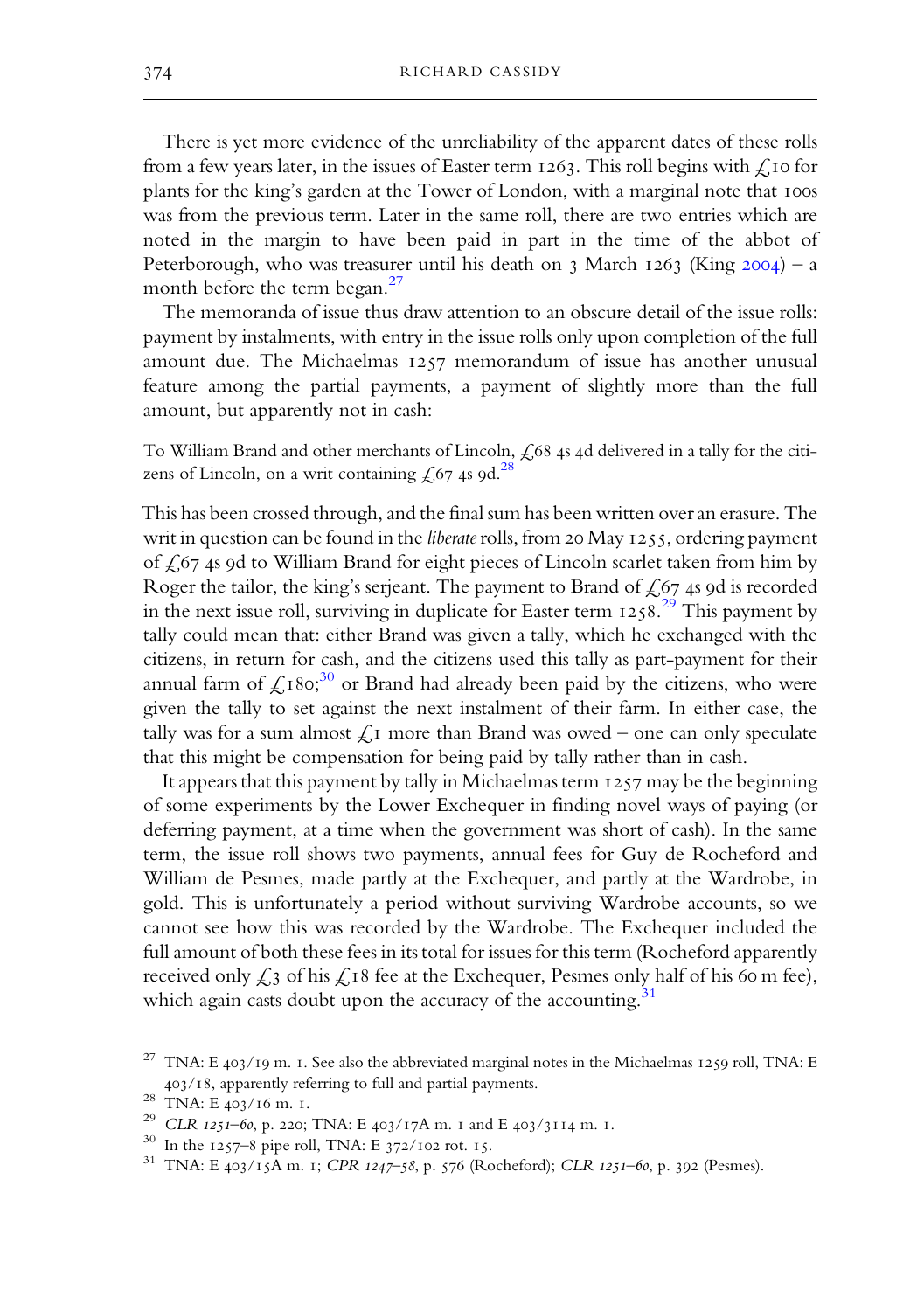In the following term, Easter  $1258$ , three payments to Guy de Lusignan, totalling  $\text{\emph{L250}}$ , were reported as having been paid to Lusignan's servant by William Latimer, sheriff of Yorkshire. These sums were covered by a liberate writ from the Chancery, instructing the Exchequer to make the payments, but instead the cash was provided by the sheriff.<sup>32</sup> Normally, such a payment would have required a writ to the sheriff, who would then be given an allowance for that amount against the cash he was required to deliver to the Exchequer. This allowance would eventually be shown in his pipe roll account. In this case, the Exchequer seems to have used the sheriff to make the payment, and presumably given him a matching allowance against the cash he was expected to produce, to avoid double-counting, without recording it in the pipe roll.

# IV

There is a noticeable change to the issue rolls from Michaelmas term  $1258$ , coinciding with a new treasurer, John of Crakehall, being appointed by the reforming council then in charge of government, and with other attempts to introduce reform (Jobson  $2011$ ; Cassidy  $2013$ ; cf. Barratt  $2016$ ). Many entries now show the person to whom payments were actually made, 'paid to the same' (lib' eidem) if it was the nominal payee, but often naming someone else, perhaps a clerk or attorney, perhaps a creditor who was collecting a debt; this had only happened occasionally before then.<sup>33</sup> A further change appears in the Easter 1259 issue roll, where there are repeated references to payment by tally, such as these:

To Aubrey de Fécamp and Peter of Winchester, clerks of the king's Wardrobe, 200 m for expenses of the king's household. Delivered to W. of Gloucester by one tally.

To the spigurnels,  $\zeta_4$  9s 10d for 220 pounds of wax for sealing the king's writs. Delivered to the sheriff of London by one tally.

To H. de Vere earl of Oxford 10 m for Easter term year 43 of 20 m a year which he receives as third penny for the county of Oxfordshire as earl, by writ patent. Delivered to John of Ely in tallies [or a tally] and in coin (*in tall' et in den*').<sup>34</sup>

These references imply a form of indirect payment. In the first example, William of Gloucester (the king's goldsmith and warden of the exchange), received a tally made out for 200 m, and he gave the cash to the clerks of the Wardrobe; William could then use the tally when he accounted for money he owed, the revenues of his custody of the exchange and mint. This could have worked in two ways: William could have paid the money to the clerks already, and then received the tally as evidence;

 $32$  TNA: E 403/3114 m. 2: lib' Will'o le Bor valetto suo per Will' le Latimer vic' Ebor. CLR 1251-60, p. 399. Not recorded in the Yorkshire account, E  $372/102$ .

 $33$  TNA: E  $403/17B$ .

<sup>&</sup>lt;sup>34</sup> TNA: E 403/3115 m. 2.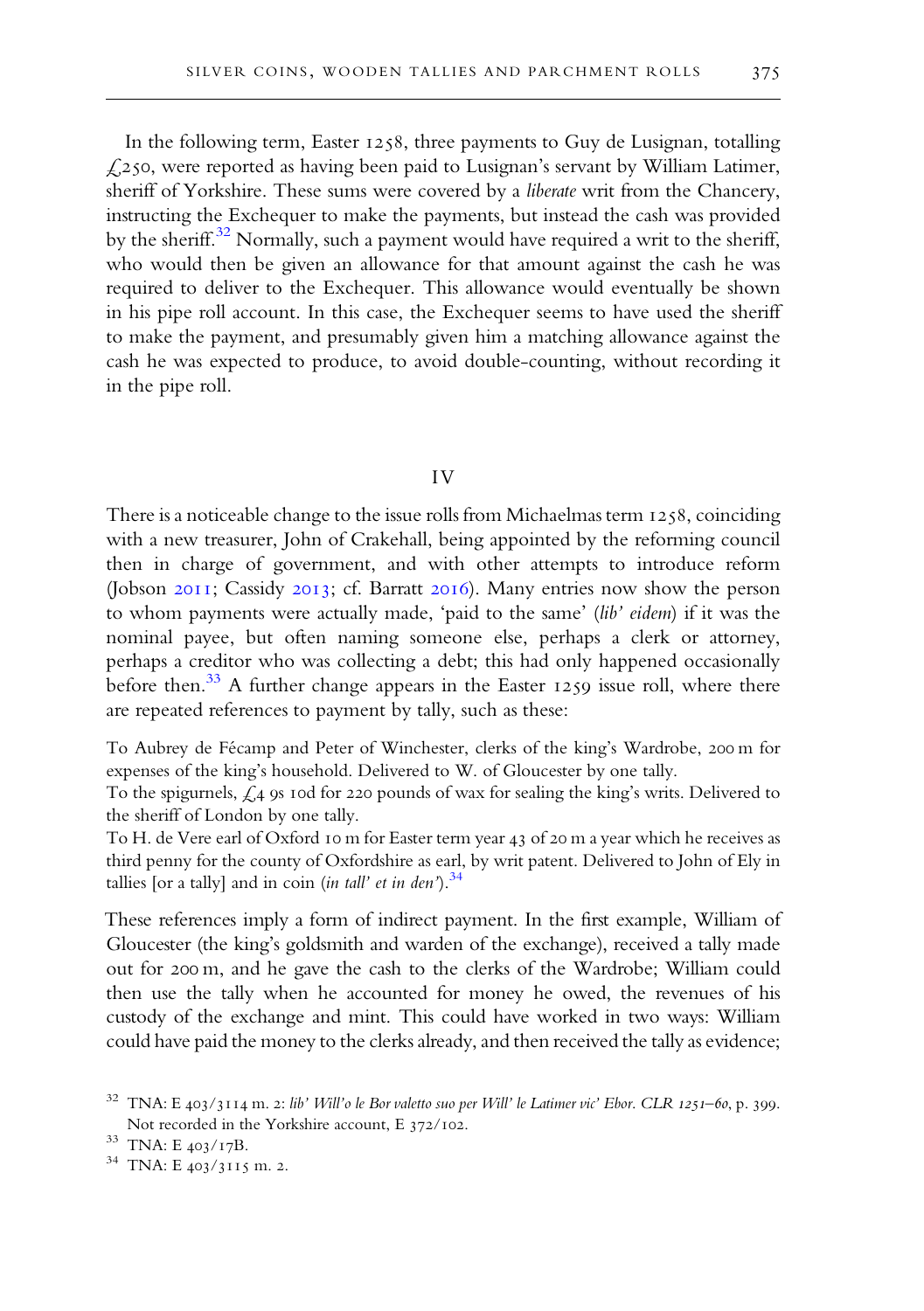or William could have been given the tally, and then paid the clerks. In either case, the Exchequer was using tallies to contract out the provision of cash.

Similarly, the Michaelmas 1259 issue roll has a number of payments by tally, including:

To Laurence del Brok  $\zeta$  for Christmas term year 44 of his annual fee of  $\zeta$  20 which he receives at the Exchequer to maintain himself in the king's service. Delivered to the same by a tally made for Simon of Pattishall sheriff of Bedfordshire ( per talleam factam Simoni de Pateshull' vic' Bed').<sup>35</sup>

The one remaining issue roll of the reign, for Easter term  $1263$ , shows that payment by tally had become an established if minor practice: that roll contains  $117$  entries, totalling  $\zeta$ ,  $\zeta$ ,  $\zeta$ ,  $\zeta$  rayments totalling  $\zeta$ ,  $\zeta$  were shown as paid by tally; in addition, one very large payment, 500 m for the fee of the justiciar Philip Basset, was paid in tallies and coin.  $36$  This type of payment continued into the next reign, with the first issue roll of Edward I, for Michaelmas term 1272, explicitly recording the sources of two payments: by a tally made from the issues of the exchange of London and Canterbury; and, for an assessor of the tax known as the twentieth, by a tally made from arrears of the twentieth in Gloucestershire.<sup>37</sup>

From these examples, it seems plain that the Lower Exchequer in the late  $1250s$  and 1260s had adopted tallies as a means of payment: issues, which were supposed to be paid in cash, in response to writs of liberate, were occasionally paid by tally (made either before or after the cash payment). It is hard to see what else could be implied by payments delivered in tallies and coin, or by the tallies with specific destinations, such as sheriffs or the exchange. The Exchequer was perhaps responding to a shortage of cash; perhaps it was simply providing a more convenient means of payment, as was usually done by writs authorising local payment by officials such as sheriffs. The sums paid by tally were included in the total of issues paid out by the Exchequer; in order to make the Exchequer's accounts balance, the tallies themselves must have been returned to the Exchequer by the officials who had provided the cash, and counted as an unstated part of the cash payments received, as recorded in the receipt rolls and in pipe roll accounts.

Tony Moore noted the use of payments by tally in the issue rolls from about 1290, and described the later development of tallies of assignment, although these tallies were recorded with matching entries in both receipt and issue rolls (Moore 2013, pp.  $6-16$ ). Other historians have suggested that such a use of tallies for payment began in the early fourteenth century (Jenkinson  $1980$ , p.  $59$ ; Desan  $2014$ , p.  $175$ ). These developments followed what has been described as a 'fiscal revolution' in the period around  $1300$  (Ormrod  $1991$ , p. 16). Tallies and writs of assignment

<sup>&</sup>lt;sup>35</sup> TNA: E 403/18 m. 3.

 $36$  TNA: E  $403/19$ .

 $37$  TNA: E 403/20: in tall' facta eidem de exitibus cambii London' et Cantuar'; lib' eidem in tall' sibi facta de arrer' vicesime Glouc.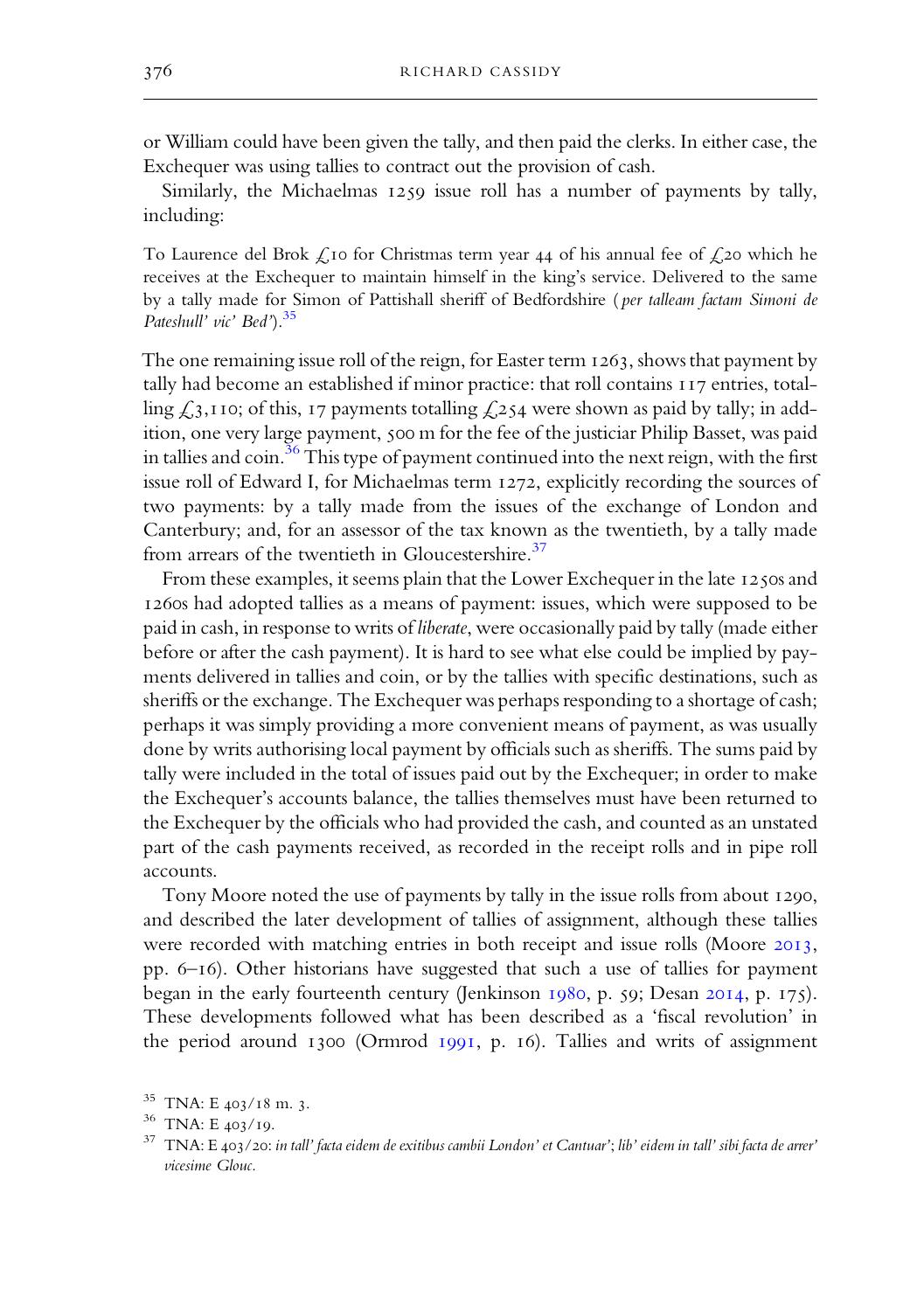developed into a system of mind-boggling complexity in the fourteenth century, involving the anticipation of revenue and convoluted accounting conventions, as they became a parallel currency, exchanged and discounted. This has received considerable attention from historians (e.g. Tout  $1920-33$ , II, pp. 99-101; Willard  $1927$ ; Steel 1954, pp. xxix-xxxiv and Appendixes A and B; Jenkinson 1980, pp. 59-64; Prestwich 1972, p. 157; Barratt 2004, p. 80; Desan 2014, pp. 171-90). Fortunately, these complications need not concern us, as the use of tallies for payment in the thirteenth century was evidently on a smaller scale and less elaborate; it is nevertheless interesting that it developed earlier than has hitherto been noted, and may be linked to the government's financial difficulties in the late 1250s. It was then used more extensively during a process of reform at the Exchequer beginning in during 'the first English revolution' (Jobson 2012, pp. 31-2).

Another aspect of tallies, mentioned above, is the appearance of payments received by the Exchequer 'without a tally', sine tallia, found in the receipt rolls and in the first memorandum of issue. This expression puzzled aleading authority on the receipt rolls (Stacey 1992, p. xxxiv):

A certain number of payments were apparently accepted by the lower exchequerand recorded on the receipt rolls without any tally being struck at all. These entries, marked sine tallea in the right-hand margin of the roll, are something of a mystery, which I have been unable to solve.  $^{38}$ 

As noted above, many of the payments from sheriffs and other officials which are recorded as being without a tally in the Michaelmas 1253 memorandum of issue can also be found in one of that term's duplicate receipt rolls, TNA: E  $401/23$ , where they are also shown as 'without a tally'. In the other receipt roll for that term,  $E_4$ 01/24, however, the same payments are nearly all shown as 'in the details' (per particulas).<sup>39</sup> The first receipt roll includes 64 payments, totalling  $\mathcal{L}2,556$ , 'without atally'; the second showsall but four of these as 'in the details' – that is, referring to the details of individual payments recorded in the three-column receipt roll. The same is true in the following term, where the two receipt rolls show the same difference in terminology.<sup>40</sup> Over the next few years, both phrases disappear from the receipt rolls, to be replaced by 'by divisions' ( per dividenda) – referring to dividend tallies, issued as receipts for lump sum payments, to be divided up on behalf of large numbers of individuals, such as those owing fines or amercements imposed by the courts. Such tallies had been in use since the mid 1230s (Stacey 1992, p. xxiv). This practice allowed the Exchequer to avoid producing large numbers of tallies in order to provide one for each individual debtor, passing responsibility to the sheriff or other official who paid on their behalf, and who collected the dividend tally. In the  $1258-9$  receipt rolls, there are no payments 'without a tally' (sine tallia), but

<sup>38</sup> A footnote adds: '[Hilary] Jenkinson also found them puzzling.'

<sup>&</sup>lt;sup>39</sup> The translation 'in the details' is taken from Dictionary of Medieval Latin from British Sources, s.v. particula.

 $40$  TNA: E 401/25 and 26.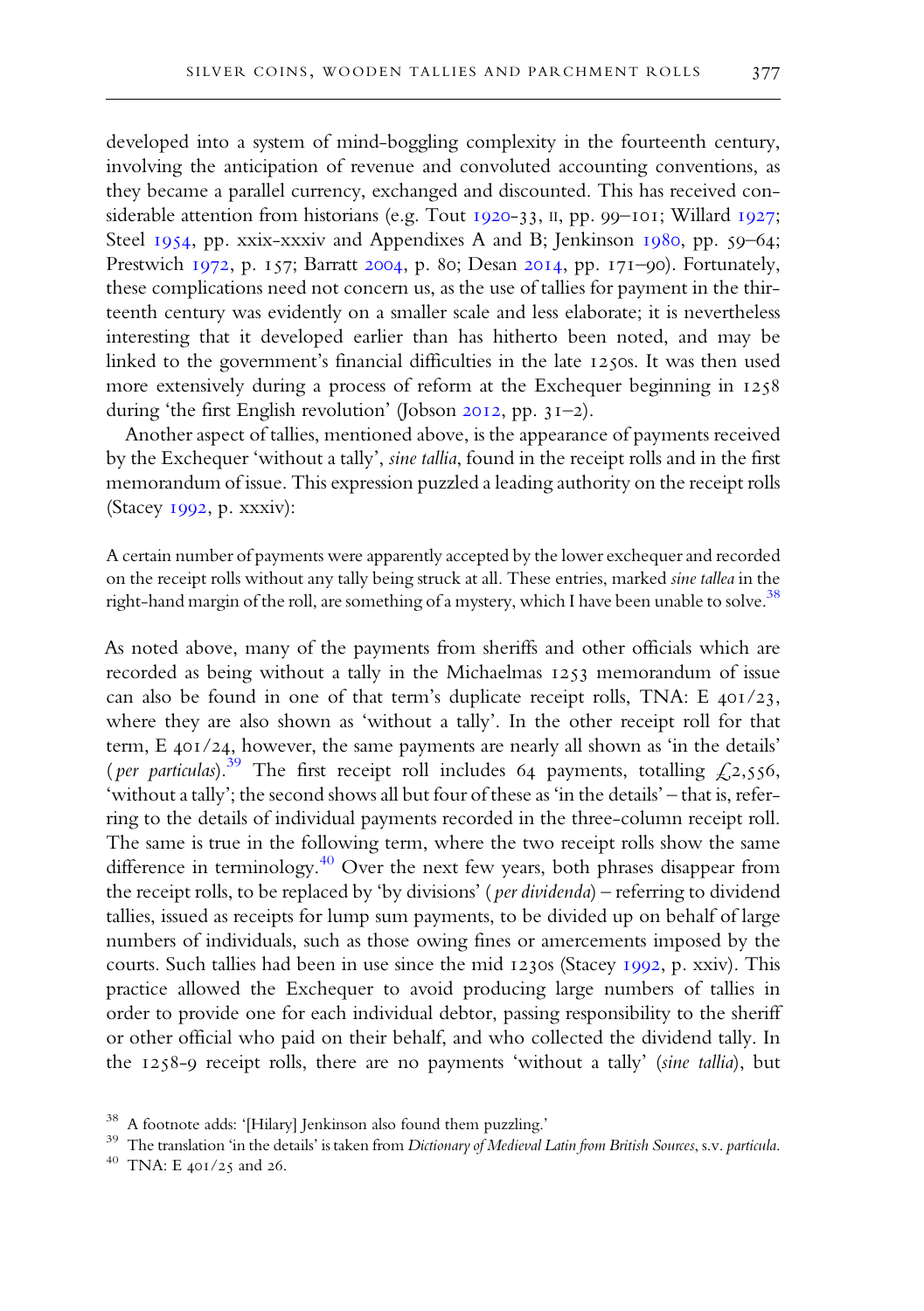numerous payments by sheriffs are marked 'by divisions' (*per divid*' or *per d'd'*) in the right margin. 41

The workings of this system can be illustrated by the example of one of the smaller counties, with more manageable records, showing that the evidence for dividend payments can be traced in the three-column receipt roll for Easter term 1259, and thence to the 1259 pipe roll.<sup>42</sup> Henry of Pembridge, sheriff of Herefordshire for the period up to May 1259, is in the receipt rolls paying 'by divisions'  $\frac{1}{2}$  m on 11 October 1258,  $\text{\emph{L}}$ 20 on 23 April and 20s 2½ d on 12 July 1259. The three-column roll records that he paid a total  $\mathcal{L}_{18}$  19s 11d for a list of 28 small debts, fines and amercements. Of these, 20 can be identified in the  $1259$  pipe roll. Most of the remainder of his dividend payments is accounted for by pipe roll entries for eyre amercements (financial penalties imposed by the royal courts which travelled around the counties) which he had collected. 43

This transition in recording payments, from 'without a tally' to 'by divisions', suggests that the payments 'without a tally' were simply those recording a lump sum paid in to the Exchequer, for which it would not have been feasible to produce large numbers of individual tallies. This is supported by a comparison of three sources recording payments received by the Exchequer in Michaelmas term 1253. The Upper Exchequer's memoranda roll recorded the occasion known as the adventus, on 30 September, when sheriffs and representatives of boroughs were supposed to deliver to the Exchequer the revenues of the previous half-year. Some of the payments at the adventus can be lined up with payments recorded in the memorandum of issue and the receipt roll for that term, at least for some of the smaller counties with simpler accounts. For example, the *adventus* says that the sheriff of Herefordshire brought  $\zeta$ ,40 for farm and summonses; the memorandum of issue, under Herefordshire, records payments by the sheriff of  $\mathcal{L}_{40}$  'without a tally', and also  $\zeta$  20; and the receipt roll shows that the sheriff paid  $\zeta$  40 'without a tally' on 15 October, and  $f$ ,20 'without a tally' on 18 October. This would imply that the first payment, supposedly paid in at the *adventus* on 30 September, was actually received on  $15$  October, and that the description 'without a tally' covers the sheriff's payment of the county farm and of sums he had collected under the summonses sent out by the Exchequer. Similarly, the sheriff of Kent brought  $\zeta$  200 farm and summonses to the adventus; in the memorandum of issue, there are payments from the sheriff of  $\zeta$ 190 'without a tally', then  $\zeta$ 10; and in the receipt roll he pays  $\zeta$ 190 'without a tally' on 4 October and  $\mathcal{L}$ 10 'without a tally' on 7 October.<sup>44</sup>

 $41$  TNA: E 401/39 and 40.

<sup>&</sup>lt;sup>42</sup> The three-column receipt roll TNA: E 401/60 is catalogued by TNA as '?43 Hen III'. As it shows the sheriff of Herefordshire as Richard of Bagendon, who was appointed on 6 May 1259 (TNA: E 159/32 m. 11d), as well as recording payments by his predecessor Pembridge, it must be the roll for Easter term 1259.

<sup>&</sup>lt;sup>43</sup> TNA: E 401/39, 40 and 60; E 372/103 rot. 13.

<sup>&</sup>lt;sup>44</sup> TNA: E 368/29 m. 27; E 403/8 m. 1; E 401/23 m. 1-8.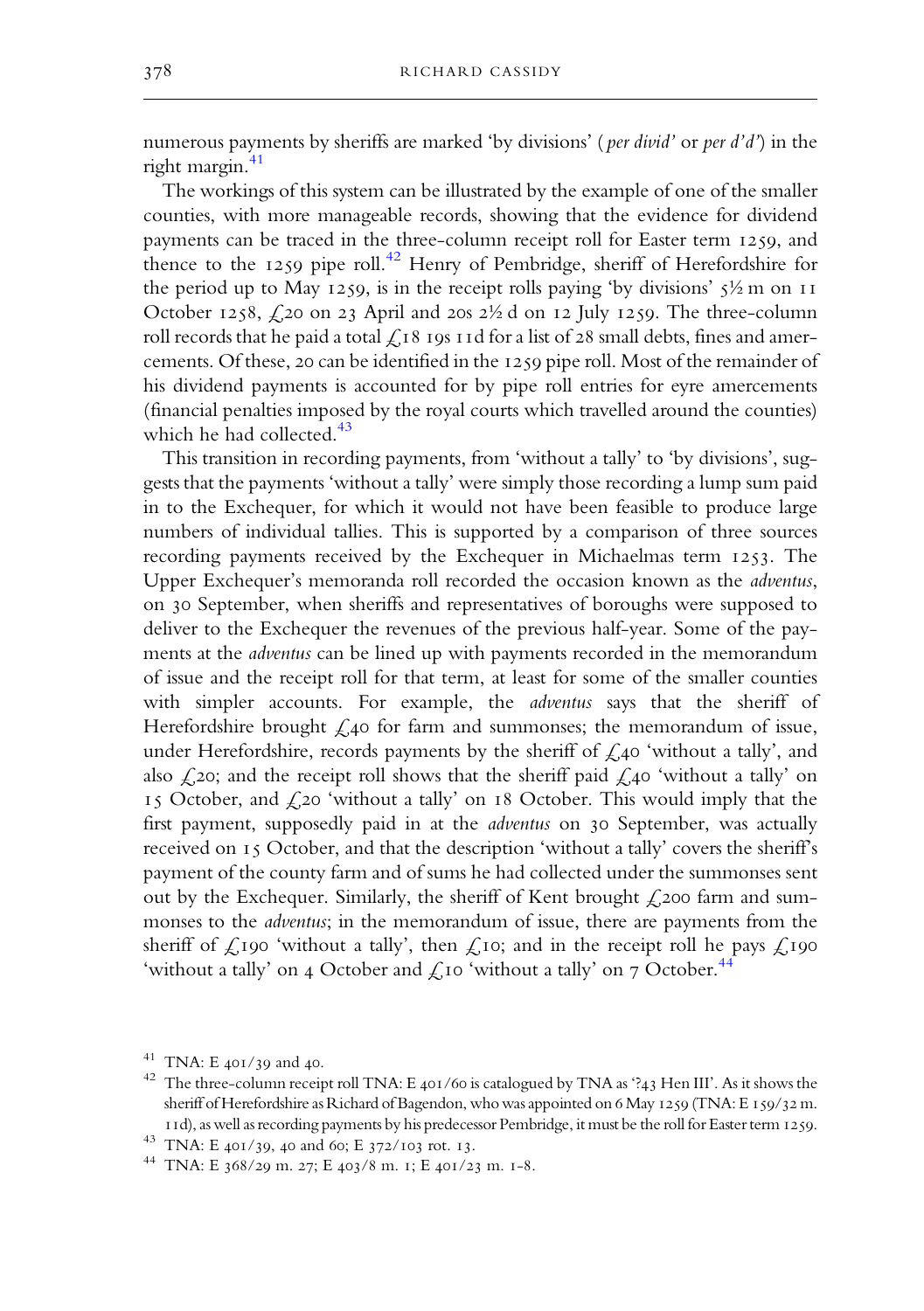V

These examples demonstrate, if somewhat laboriously, that the various Exchequer rolls were part of a system of checks and records that attempted to control the movements of cash into and out of the Exchequer. The memoranda of issue show that payments were not necessarily the simple, single cash transfers implied by the receipt and issue rolls, but could be protracted affairs, made up of several instalments before the completed transaction was enrolled. In addition, some payments were evidently not made in cash, but by tally, some decades earlier than has generally been supposed. And finally, the memoranda help to throw light on the process of recording lump sums representing numerous small payments. In all these instances, the Exchequer is not concerned with the timing of payment, but with the allocation of responsibility for payment.

The issue rolls draw attention to the division of payments between the terms of office of successive treasurers, which could be a significant indicator of attitudes to official accountability. At this time, accounts were usually presented and audited under the name of a responsible individual, rather than an institution: the sheriff for the county, the keeper for the Wardrobe, the warden for the exchange, the escheator for estates in the hands of the king. The institution has no continuing responsibility for debts incurred during an individual's term of office; if a sheriff leaves office, for example, still owing money for the county farm, the Exchequer pursues that debt from the sheriff, and then from his heirs, rather than from the county. In the same way, the activities of the Exchequer of Receipt were the responsibility of the treasurer, and it was evidently sometimes necessary to ensure that this responsibility was correctly allocated in the rolls.

The role of the Exchequer, and its records, was collecting revenues, rather than running a business (Clanchy 2013, p. 95). As we have seen, the Exchequer's rolls could not be used to analyse the balance of income and expenditure, or to draw up financial plans, because they were not comprehensive and did not relate to a particular nominal period. This attitude was common in other contexts at that time. In Catalonia, for example: 'The purpose of accounting, as in Antiquity, was not so much to arrive at balances, whether for cost analysis or for budgeting, as to verify rights and fidelity' (Bisson  $1984$ , I, p. 155). Accountability was seen as a fiscal matter, with sheriffs (and other officers) judged by their financial performance, losing sight of such considerations as honesty and integrity, until perceptions of official irresponsibility led to pressure for reform (Sabapathy  $20I4$ , pp.  $132-4$ ).

There is a temptation, as Ionut Epurescu-Pascovici pointed out, to concentrate on accounting records and the technicalities of auditing, because the evidence is so rich, and to lose sight of the context: the control of officials' exercise of their financial and administrative roles (Epurescu-Pascovici  $2020$ , pp.  $13-14$ ). The memoranda of issue deserve more attention, as do the other records of the Lower Exchequer, to illustrate financial procedures which were more complex than they appear at first sight, and which were not static, but evolved even over the course of the few decades considered here.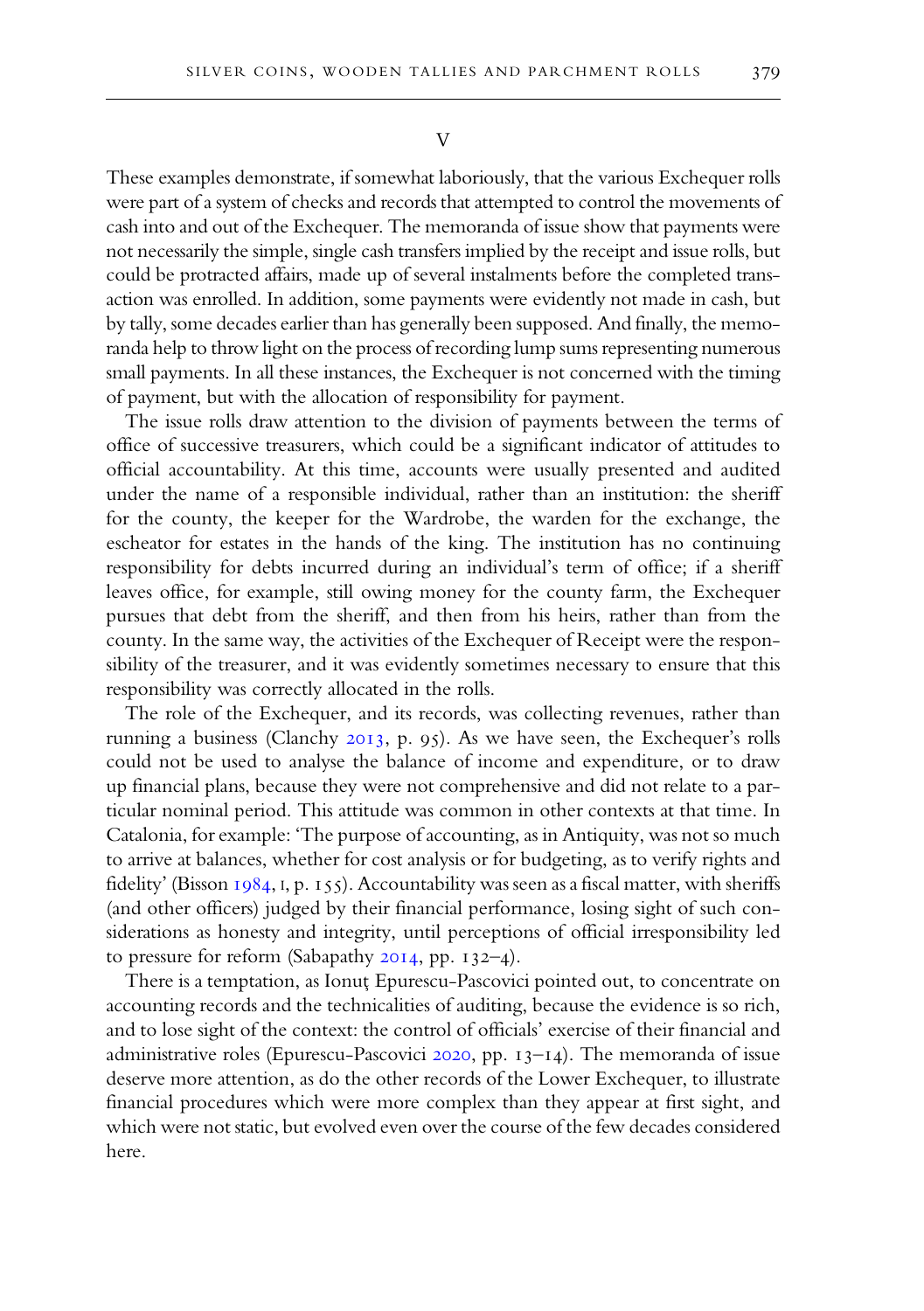<span id="page-16-0"></span>Submitted: I May 2021 Revised version submitted: 9 August 2021 Accepted: 19 October 2021 First published online: 13 December 2021

# Unpublished sources

All unpublished source material is from The National Archives, Kew, London (TNA). Document references relate to the following divisions of records of the Exchequer, as shown in the TNA catalogue:

E IOI King's Remembrancer: Accounts Various

E 159 King's Remembrancer: Memoranda Rolls

E 368 Lord Treasurer's Remembrancer: Memoranda Rolls

E 372 Pipe Office: Pipe Rolls

E 389 Lord Treasurer's Remembrancer: Miscellanea, New Series

E 401 Exchequer of Receipt: Receipt Rolls and Registers

E 403 Exchequer of Receipt: Issue Rolls and Registers

E 405 Exchequer of Receipt: Jornalia Rolls etc.

## Online sources

All accessed 30 April 2021.

CFR, Calendar of the Fine Rolls of the Reign of Henry III: [https://finerollshenry](https://finerollshenry3.org.uk/home.html).org.uk/home.html King's College London, Research Portal: <https://kclpure.kcl.ac.uk/portal/en/>

The National Archives, Discovery catalogue: <https://discovery.nationalarchives.gov.uk>

ODNB, Oxford Dictionary of National Biography: [www.oxforddnb.com](https://www.oxforddnb.com)

#### References

- AMT, E. and CHURCH, S. D. (ed. and trans.) (2007). Dialogus de Scaccario: The Dialogue of the Exchequer, and Constitutio Domus Regis: Disposition of the King's Household. Oxford: Oxford University Press.
- BARRATT, N. (ed.) (2003). Receipt Rolls for the 4th, 5th and 6th Years of the Reign of King Henry III. Pipe Roll Society NS LII. London: Pipe Roll Society.
- BARRATT, N. (2004). Finance on a shoestring: the Exchequer in the thirteenth century. In A. Jobson (ed.), English Government in the Thirteenth Century. Woodbridge: Boydell Press.
- BARRATT, N. (ed.) (2007). Receipt Rolls for the 7th and 8th Years of the Reign of King Henry III. Pipe Roll Society NS LV. London: Pipe Roll Society.
- BARRATT, N. (2016). Crisis management: baronial reform at the Exchequer. In A. Jobson (ed.), Baronial Reform and Revolution in England, 1258-1267. Woodbridge: Boydell Press.
- BAXTER, W. T. (1989). Early accounting: the tally and the checkerboad. The Accounting Historians Journal **, pp. 43-83.**
- BELL, A. R., BROOKS, C. and MOORE, T. K. (2009). Interest in medieval accounts: examples from England,  $1272 - 1340$ . History, **94**, pp. 411-33.
- BELL, A. R., BROOKS, C. and MOORE, T. K. (2014). The credit relationship between Henry III and merchants of Douai and Ypres, 1247-70. Economic History Review, 67, pp. 123-45.
- BINKLEY, P. (2004) Avranches, Henry d' (d. 1262/3), poet. Oxford Dictionary of National Biography. [https://doi.org/](https://doi.org/10.1093/ref:odnb/37529)10.1093/ref:odnb/37529
- BISSON, T. N. (1984). Fiscal Accounts of Catalonia under the Early Count-Kings (1151-1213). Berkeley: University of California Press.
- BOLTON, J. L. (2012). Money in the Medieval English Economy, 973-1489. Manchester: Manchester University Press.

Calendar of the Liberate Rolls [CLR] 1251-60. London: HMSO.

Calendar of the Patent Rolls: Henry III [CPR] 1247-58. London: HMSO.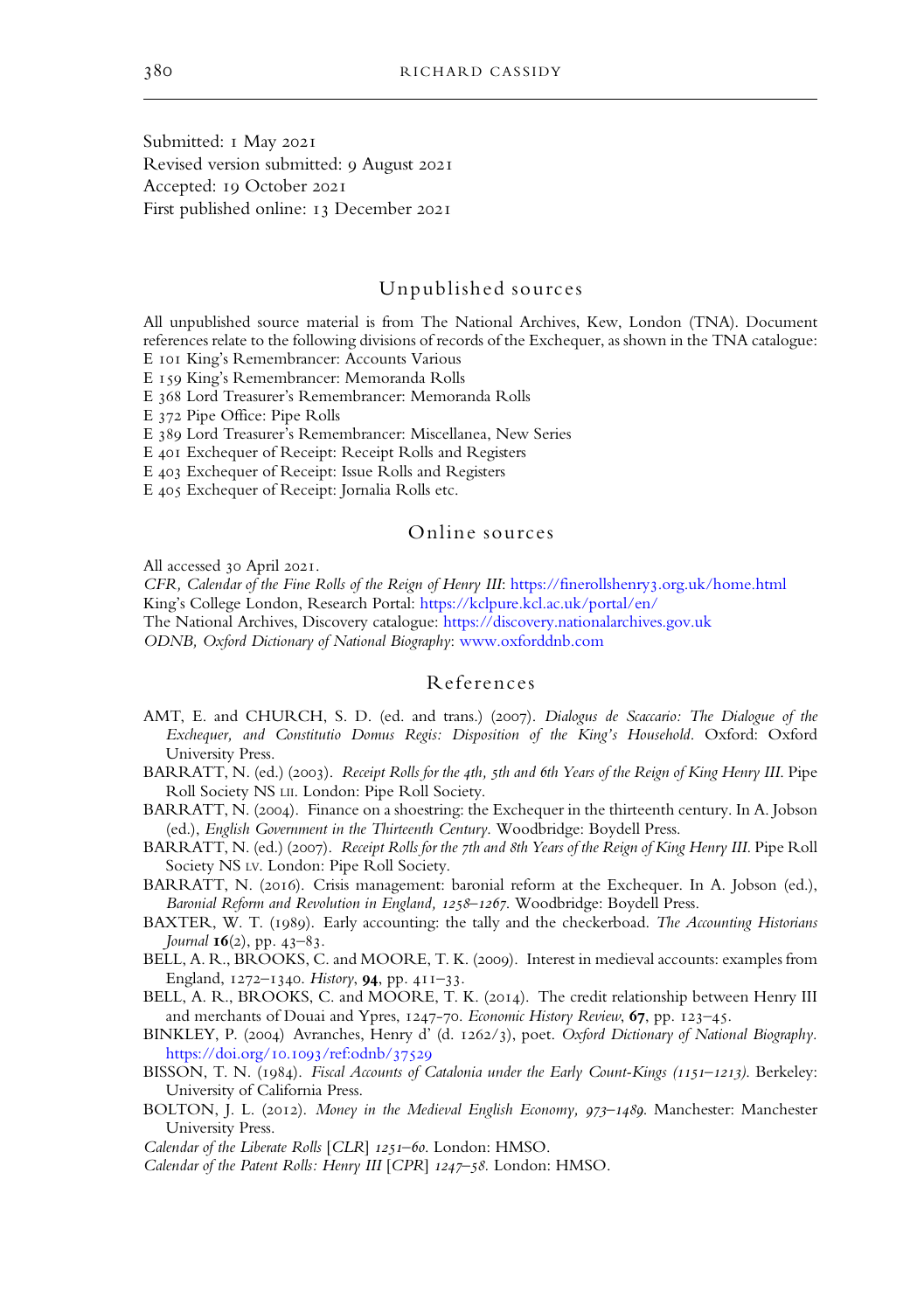- <span id="page-17-0"></span>CARPENTER, D. A. (1996). The gold treasure of King Henry III. In D. A. Carpenter, The Reign of Henry III. London: The Hambledon Press.
- CARPENTER, D. A. (2020). Henry III: The Rise to Power and Personal Rule 1207-58. London: Yale University Press.
- CASSIDY, R. J. (2012). The 1259 Pipe Roll. Unpublished PhD thesis, King's College London, available at [https://kclpure.kcl.ac.uk/portal/en/theses/the-](https://kclpure.kcl.ac.uk/portal/en/theses/the-1259-pipe-roll(5e71288c-062d-4312-960f-10feccc4c194).html)1259-pipe-roll(5e71288c-062d-4312-960f-10feccc4c194[\).html](https://kclpure.kcl.ac.uk/portal/en/theses/the-1259-pipe-roll(5e71288c-062d-4312-960f-10feccc4c194).html)
- CASSIDY, R. J. (2013). The royal exchanges and mints in the period of Baronial Reform. British Numismatic Journal, 83, pp. 134-48.
- CLANCHY, M. T. (2013). From Memory to Written Record, 3rd edn. Chichester: Wiley-Blackwell.
- DE ROOVER, R. (1963). The organization of trade. In M. M. Postan, E. E. Rich and E. Miller (eds.), The Cambridge Economic History of Europe, vol. III: Economic Organization and Policies in the Middle Ages. Cambridge: Cambridge University Press.
- DESAN, C. (2014). Making Money: Coin, Currency, and the Coming of Capitalism. Oxford: Oxford University Press.
- EPURESCU-PASCOVICI, I. (2020). From the auditing of accounts to institutional accountability in late medieval Europe. In I. Epurescu-Pascovici (ed.), Accounts and Accountability in Late Medieval Europe: Records, Procedures and Socio-Political Impact. Turnhout: Brepols.
- GIUSEPPI, M. S. (1923) A Guide to the Manuscripts Preserved in the Public Record Office. London: HMSO.
- HAGGER, M. (2009). Theory and practice in the making of twelfth-century pipe rolls. In N. Vincent (ed.), Records, Administration and Aristocratic Society in the Anglo-Norman Realm. Woodbridge: Boydell Press.
- JENKINSON, H. (1922). A Manual of Archive Administration. Oxford: Clarendon Press.
- JENKINSON, H. (1980). Medieval tallies, public and private. In Selected Writings of Sir Hilary Jenkinson. Gloucester: Alan Sutton.
- JENKINSON, H. and FORMOY, B. E. R. (1932). Select Cases in the Exchequer of Pleas. Publications of the Selden Society XLVIII. London: B. Quaritch,
- JOBSON, A. (2011). John of Crakehall: the 'forgotten' baronial treasurer, 1258-60. In J. Burton et al. (eds.), Thirteenth Century England XIII. Woodbridge: Boydell Press.
- JOBSON, A. (2012). The First English Revolution. London: Bloomsbury.
- JONES, M. J. (2009). Origins of medieval Exchequer accounting. Accounting, Business and Financial History,  $I9(3)$ , pp. 259–85.
- KAEUPER, R.W. (1973). Bankers to the Crown: The Riccardi of Lucca and Edward I. Princeton, NJ: Princeton University Press.
- KING, E. (2004). Caux [Caleto], John de (c. 1205-1263), administrator and abbot of Peterborough. Oxford Dictionary of National Biography. [https://doi.org/](https://doi.org/10.1093/ref:odnb/4388)10.1093/ref:odnb/4388
- KYPTA, U. (2018). How to be an Exchequer clerk in twelfth century: what the Dialogue of the Exchequer is really about. History,  $103(2)$ , pp. 199-222.
- MADOX, T. (1769). The History and Antiquities of the Exchequer of the Kings of England, 2nd edn. London: Printed for William Owen and Benjamin White.
- MEEKINGS, C. A. F. (1979). The 1235 Surrey Eyre. Surrey Record Society Publications XXXI. London: Surrey Record Society.
- MILLS, M. H. (1925). Exchequer agenda and estimate of revenue, Easter term 1284. English Historical Review, 40, pp. 229-34.
- MILLS, M. H. (1926). Review of Ramsay, A History of the Revenues of the Kings of England, 1066-1399. English Historical Review, 41, pp. 429-31.
- MOORE, T. (2013). 'Score it upon my taille': the use (and abuse) of tallies by the medieval Exchequer. Reading Medieval Studies,  $39$ , pp.  $1-24$ .
- ORMROD, W. M. (1991). State-building and state finance in the reign of Edward I. In W. M. Ormrod (ed.), England in the Thirteenth Century: Proceedings of the 1989 Harlaxton Symposium. Stamford: Paul Watkins.
- PRESTWICH, M. (1972). War, Politics and Finance under Edward I. London: Faber and Faber.

PUBLIC RECORD OFFICE (1963). Guide to the Contents of the Public Record Office. London: HMSO.

SABAPATHY, J. (2014). Officers and Accountability in Medieval England 1170-1300. Oxford: Oxford University Press.